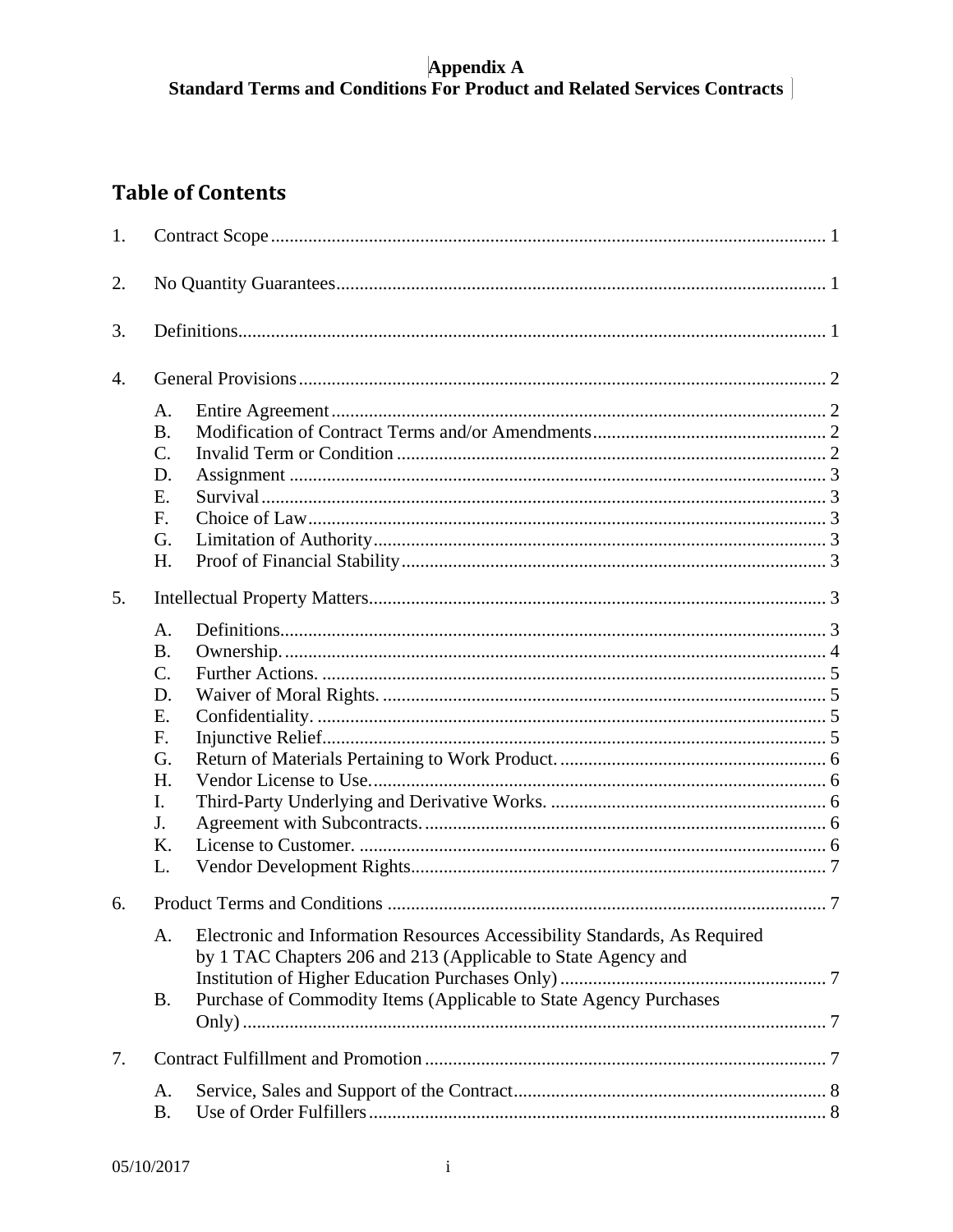# $\begin{array}{c} \textbf{Appendix A} \\ \textbf{Standard Terms and Conditions For Product and Related Services contracts} \end{array}$

|     | $\mathcal{C}$ . |                                                                 |  |  |
|-----|-----------------|-----------------------------------------------------------------|--|--|
|     | D.              |                                                                 |  |  |
|     | E.              |                                                                 |  |  |
|     |                 |                                                                 |  |  |
|     |                 |                                                                 |  |  |
|     |                 |                                                                 |  |  |
|     |                 |                                                                 |  |  |
|     |                 |                                                                 |  |  |
|     |                 |                                                                 |  |  |
|     | F.              |                                                                 |  |  |
|     | G.              |                                                                 |  |  |
|     | H.              |                                                                 |  |  |
|     | I.              |                                                                 |  |  |
|     | J <sub>r</sub>  |                                                                 |  |  |
|     | K.              |                                                                 |  |  |
|     |                 |                                                                 |  |  |
| 8.  |                 |                                                                 |  |  |
|     | A.              |                                                                 |  |  |
|     | <b>B.</b>       |                                                                 |  |  |
|     | $\mathcal{C}$ . |                                                                 |  |  |
|     | D.              |                                                                 |  |  |
|     | Ε.              |                                                                 |  |  |
|     | F.              |                                                                 |  |  |
|     | G.              |                                                                 |  |  |
|     | H.              |                                                                 |  |  |
|     | L               |                                                                 |  |  |
|     | J.              |                                                                 |  |  |
| 9.  |                 |                                                                 |  |  |
|     | A.              |                                                                 |  |  |
|     |                 |                                                                 |  |  |
|     |                 |                                                                 |  |  |
|     | <b>B.</b>       |                                                                 |  |  |
|     |                 |                                                                 |  |  |
|     |                 |                                                                 |  |  |
|     |                 | 3) Historically Underutilized Businesses Subcontract Reports 14 |  |  |
|     |                 |                                                                 |  |  |
|     |                 |                                                                 |  |  |
|     | $\mathcal{C}$ . |                                                                 |  |  |
|     |                 |                                                                 |  |  |
|     | D.              |                                                                 |  |  |
| 10. |                 |                                                                 |  |  |
|     | A.              |                                                                 |  |  |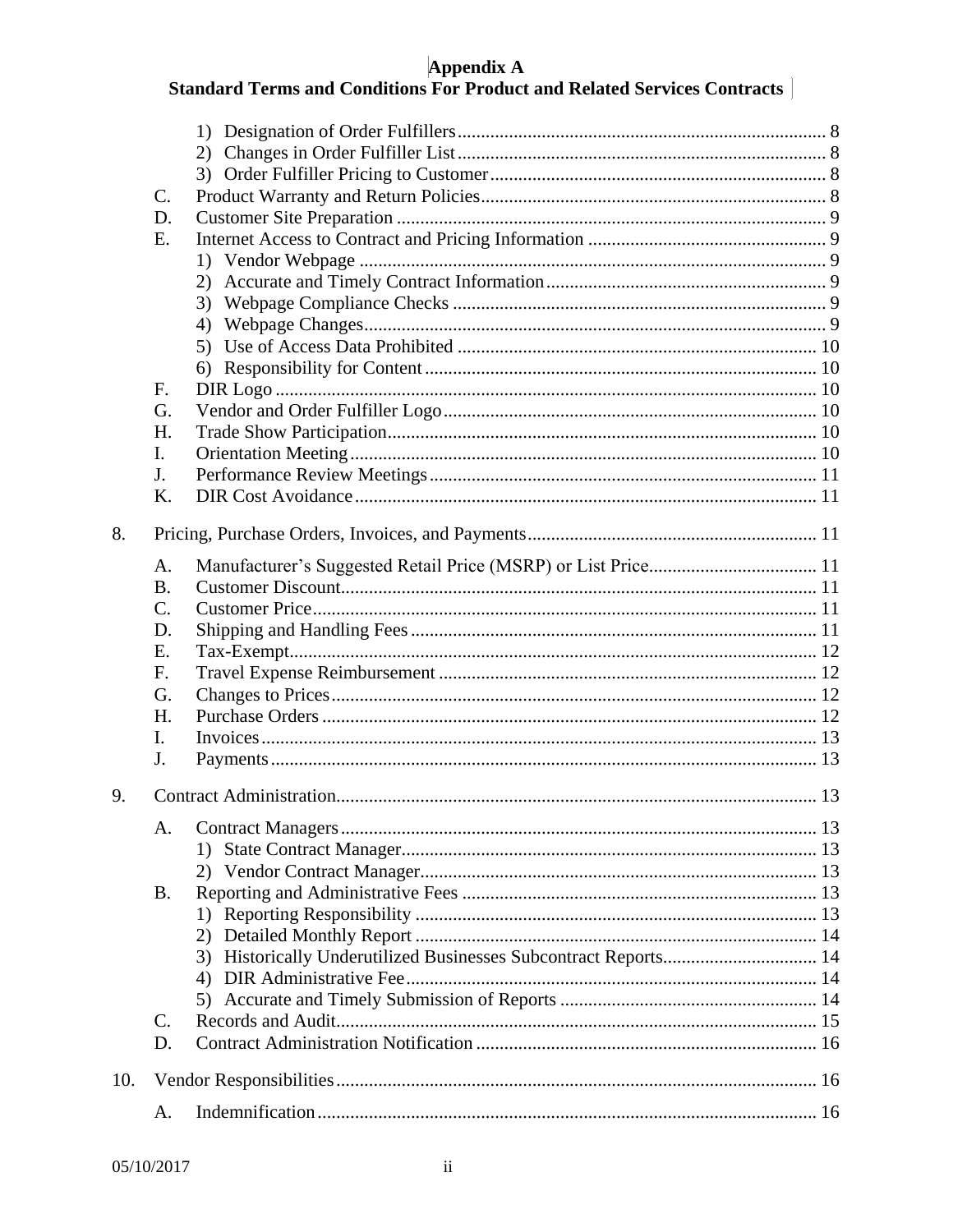# $\begin{array}{c} \textbf{Appendix A} \\ \textbf{Standard Terms and Conditions For Product and Related Services contracts} \end{array}$

|     |             | 1)                                                     |  |  |
|-----|-------------|--------------------------------------------------------|--|--|
|     |             | 2)                                                     |  |  |
|     |             |                                                        |  |  |
|     |             |                                                        |  |  |
|     | <b>B.</b>   | Taxes/Worker's Compensation/UNEMPLOYMENT INSURANCE  17 |  |  |
|     | $C_{\cdot}$ |                                                        |  |  |
|     | D.          |                                                        |  |  |
|     | Ε.          |                                                        |  |  |
|     | F.          |                                                        |  |  |
|     | G.          |                                                        |  |  |
|     | H.          |                                                        |  |  |
|     | I.          |                                                        |  |  |
|     | J.          |                                                        |  |  |
|     | K.          |                                                        |  |  |
|     | L.          |                                                        |  |  |
|     | M.          |                                                        |  |  |
|     | N.          |                                                        |  |  |
|     | O.          |                                                        |  |  |
|     | P.          |                                                        |  |  |
|     | Q.          |                                                        |  |  |
|     | R.          |                                                        |  |  |
|     | S.          |                                                        |  |  |
|     | T.          |                                                        |  |  |
|     | U.          |                                                        |  |  |
|     |             |                                                        |  |  |
|     | V.          |                                                        |  |  |
|     | W.          |                                                        |  |  |
| 11. |             |                                                        |  |  |
|     | A.          |                                                        |  |  |
|     | <b>B.</b>   |                                                        |  |  |
|     |             |                                                        |  |  |
|     |             |                                                        |  |  |
|     |             | 3)                                                     |  |  |
|     |             | 4)                                                     |  |  |
|     |             |                                                        |  |  |
|     |             |                                                        |  |  |
|     |             |                                                        |  |  |
|     | $C_{\cdot}$ |                                                        |  |  |
|     |             |                                                        |  |  |
| 12. |             |                                                        |  |  |
|     | A.          |                                                        |  |  |
|     | <b>B.</b>   |                                                        |  |  |
|     |             |                                                        |  |  |
| 13. |             |                                                        |  |  |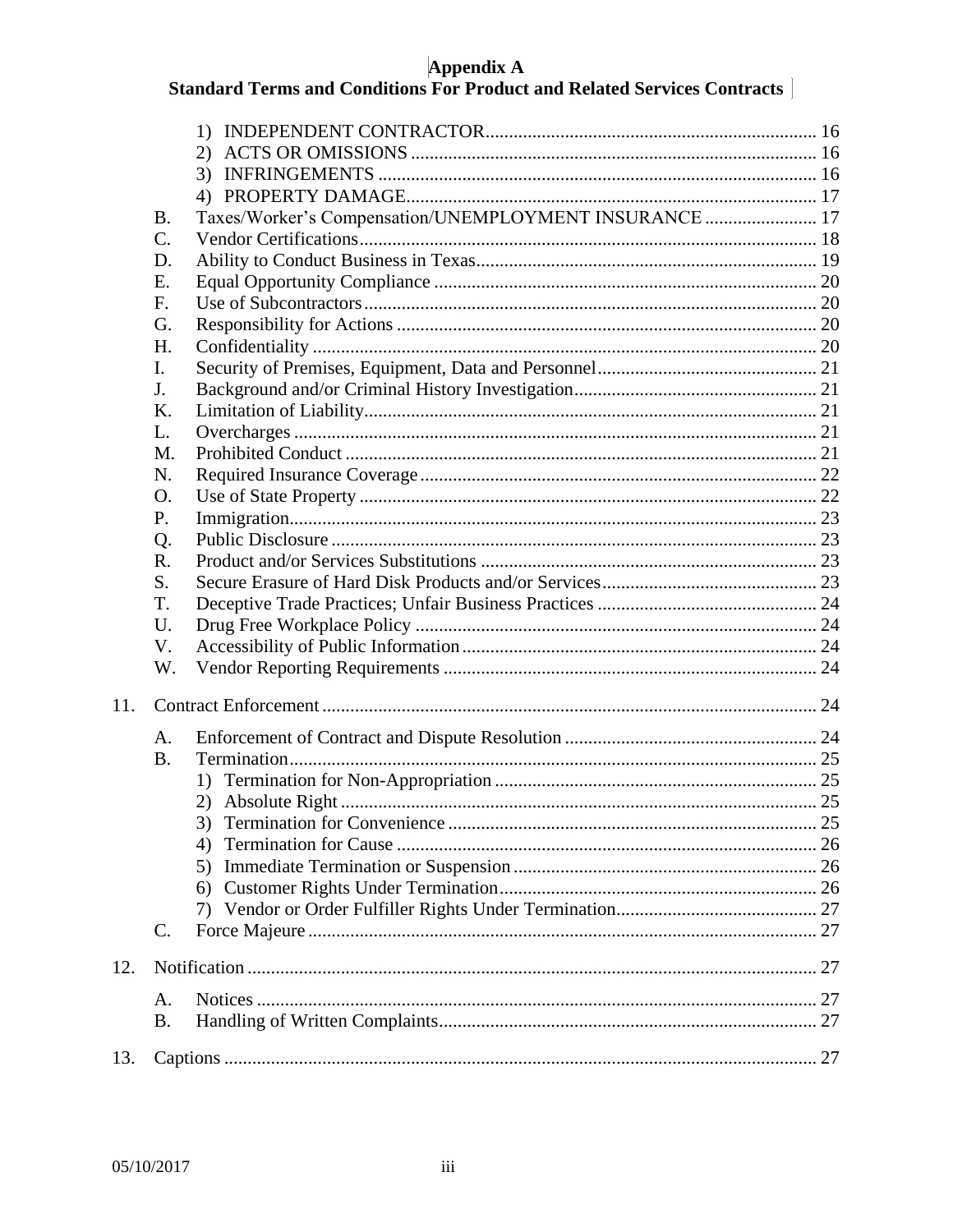The following terms and conditions shall govern the conduct of DIR and Vendor during the term of the Contract.

#### <span id="page-3-0"></span>**1. Contract Scope**

#### Note: NO EXCEPTIONS OR REVISIONS WILL BE CONSIDERED

The Vendor shall provide the products and related services specified in Section 3 of the Contract for purchase by Customers. In addition, DIR and Vendor may agree to provisions that allow Vendor and/or Order Fulfiller to lease the products offered under the Contract. Terms used in this document shall have the meanings set forth below in Section 3.

#### <span id="page-3-1"></span>**2. No Quantity Guarantees**

#### Note: NO EXCEPTIONS OR REVISIONS WILL BE CONSIDERED

The Contract is not exclusive to the Vendor. Customers may obtain products and related services from other sources during the term of the Contract. DIR makes no express or implied warranties whatsoever that any particular quantity or dollar amount of products and related services will be procured through the Contract.

#### <span id="page-3-2"></span>**3. Definitions**

- A. **Customer** any Texas state agency, unit of local government, institution of higher education as defined in Section 2054.003, Texas Government Code, the Electric Reliability Council of Texas, the Lower Colorado River Authority, a private school, as defined by Section 5.001, Education Code, a private or independent institution of higher education, as defined by Section 61.003, Education Code, a volunteer fire department, as defined by Section 152.001, Tax Code, and those state agencies purchasing from a DIR contract through an Interagency Agreement, as authorized by Chapter 771, Texas Government Code, any local government as authorized through the Interlocal Cooperation Act, Chapter 791, Texas Government Code, and the state agencies and political subdivisions of other states as authorized by Section 2054.0565, Texas Government Code and, except for telecommunications services under Chapter 2170, Texas Government Code, assistance organizations as defined in Section 2175.001, Texas Government Code to mean:
	- **1)** A non-profit organization that provides educational, health or human services or assistance to homeless individuals;
	- **2)** A nonprofit food bank that solicits, warehouses, and redistributes edible but unmarketable food to an agency that feeds needy families and individuals;
	- **3)** Texas Partners of the Americas, a registered agency with the Advisory Committee on Voluntary Foreign Aid, with the approval of the Partners of the Alliance Office of the Agency for International Development;
	- **4)** A group, including a faith-based group, that enters into a financial or nonfinancial agreement with a health or human services agency to provide services to that agency's clients;
	- **5)** A local workforce development board created under Section 2308.253;
	- **6)** A nonprofit organization approved by the Supreme Court of Texas that provides free legal services for low-income households in civil matters;
	- **7)** The Texas Boll Weevil Eradication Foundation, Inc., or an entity designated by the commissioner of agriculture as the foundation's successor entity under Section 74.1011, Texas Agriculture Code;
	- **8)** A nonprofit computer bank that solicits, stores, refurbishes and redistributes used computer equipment to public school students and their families; and
	- **9)** A nonprofit organization that provides affordable housing.
- **B. Compliance Check** an audit of Vendor's compliance with the Contract may be performed by, but not limited to, a third party auditor, DIR Internal Audit department, or DIR contract management staff or their designees.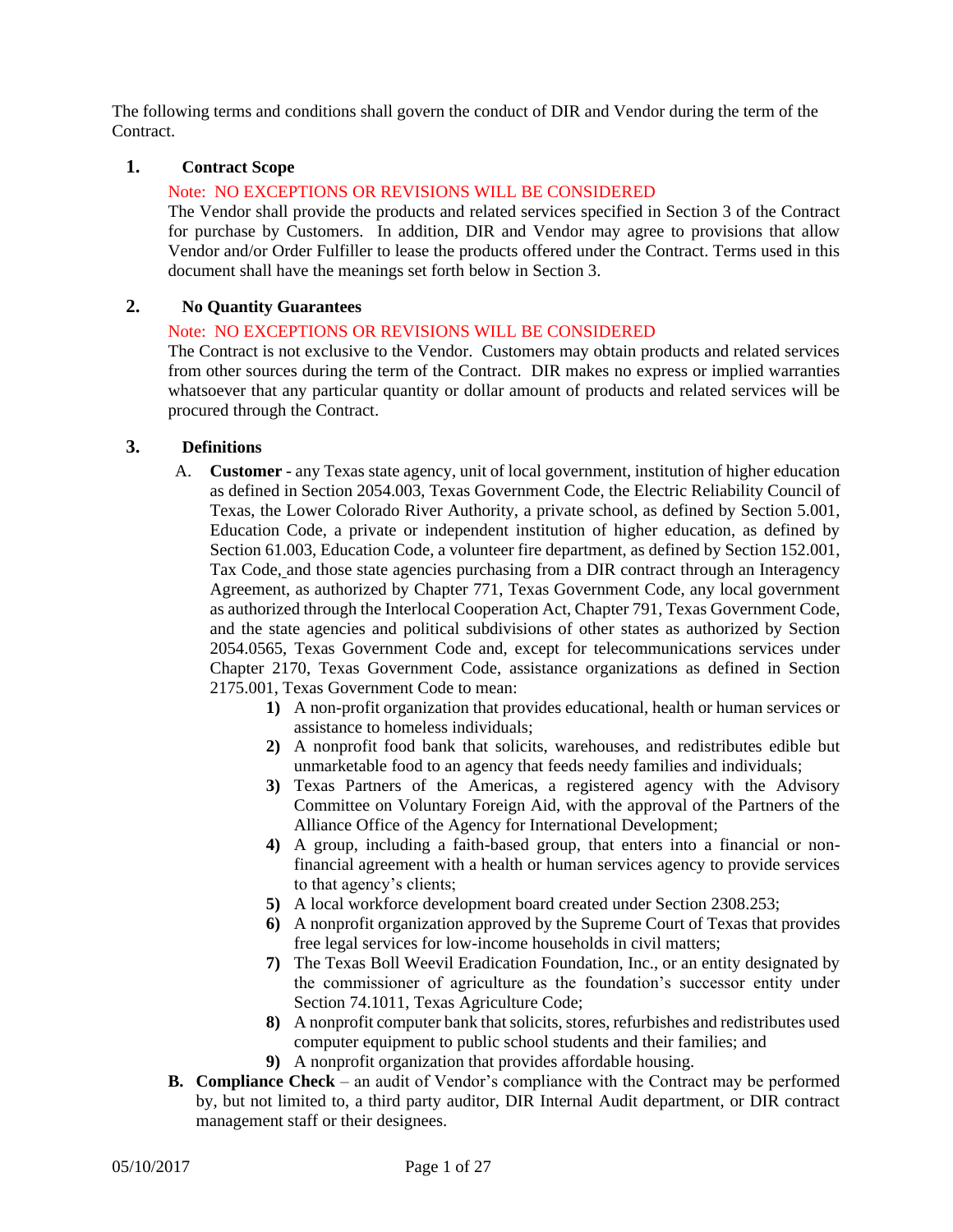- **C. Contract** the document executed between DIR and Vendor into which this Appendix A is incorporated.
- **D. CPA**  refers to the Texas Comptroller of Public Accounts.
- **E. Day** shall mean business days, Monday through Friday, except for State and Federal holidays, unless otherwise specified as calendar days. If the Contract calls for performance on a day that is not a business day, then performance is intended to occur on the next business day.
- **F. Order Fulfiller** the party, either Vendor or a party that may be designated by Vendor, who is fulfilling a Purchase Order pursuant to the Contract.
- **G. Purchase Order** the Customer's fiscal form or format, which is used when making a purchase (e.g., formal written Purchase Order, Procurement Card, Electronic Purchase Order, or other authorized instrument).
- **H. State** refers to the State of Texas.

#### <span id="page-4-1"></span><span id="page-4-0"></span>**4. General Provisions**

#### **A. Entire Agreement**

The Contract, Appendices, and Exhibits constitute the entire agreement between DIR and the Vendor. No statement, promise, condition, understanding, inducement or representation, oral or written, expressed or implied, which is not contained in the Contract, Appendices, or its Exhibits shall be binding or valid.

#### <span id="page-4-2"></span>**B. Modification of Contract Terms and/or Amendments**

**1)** The terms and conditions of the Contract shall govern all transactions by Customers under the Contract. The Contract may only be modified or amended upon mutual written agreement of DIR and Vendor.

**2)** Customers shall not have the authority to modify the terms of the Contract; however, additional Customer terms and conditions that do not conflict with the Contract and are acceptable to Order Fulfiller may be added in a Purchase Order and given effect. No additional term or condition added in a Purchase Order issued by a Customer can conflict with or diminish a term or condition of the Contract. Pre-printed terms and conditions on any Purchase Order issued by Customer hereunder will have no force and effect. In the event of a conflict between a Customer's Purchase Order and the Contract, the Contract term shall control.

**3)** Customers and Vendor will negotiate and enter into written agreements regarding statements of work, service level agreements, remedies, acceptance criteria, information confidentiality and security requirements, and other terms specific to their Purchase Orders under the Contract with Vendors.

#### <span id="page-4-3"></span>**C. Invalid Term or Condition**

**1)** To the extent any term or condition in the Contract conflicts with the applicable State and/or United States law or regulation, such Contract term or condition is void and unenforceable. By executing a contract which contains the conflicting term or condition, DIR makes no representations or warranties regarding the enforceability of such term or condition and DIR does not waive the applicable State and/or United States law or regulation which conflicts with the Contract term or condition.

**2)** If one or more terms or conditions in the Contract, or the application of any term or condition to any party or circumstance, is held invalid, unenforceable, or illegal in any respect by a final judgment or order of the State Office of Administrative Hearings or a court of competent jurisdiction, the remainder of the Contract and the application of the term or condition to other parties or circumstances shall remain valid and in full force and effect.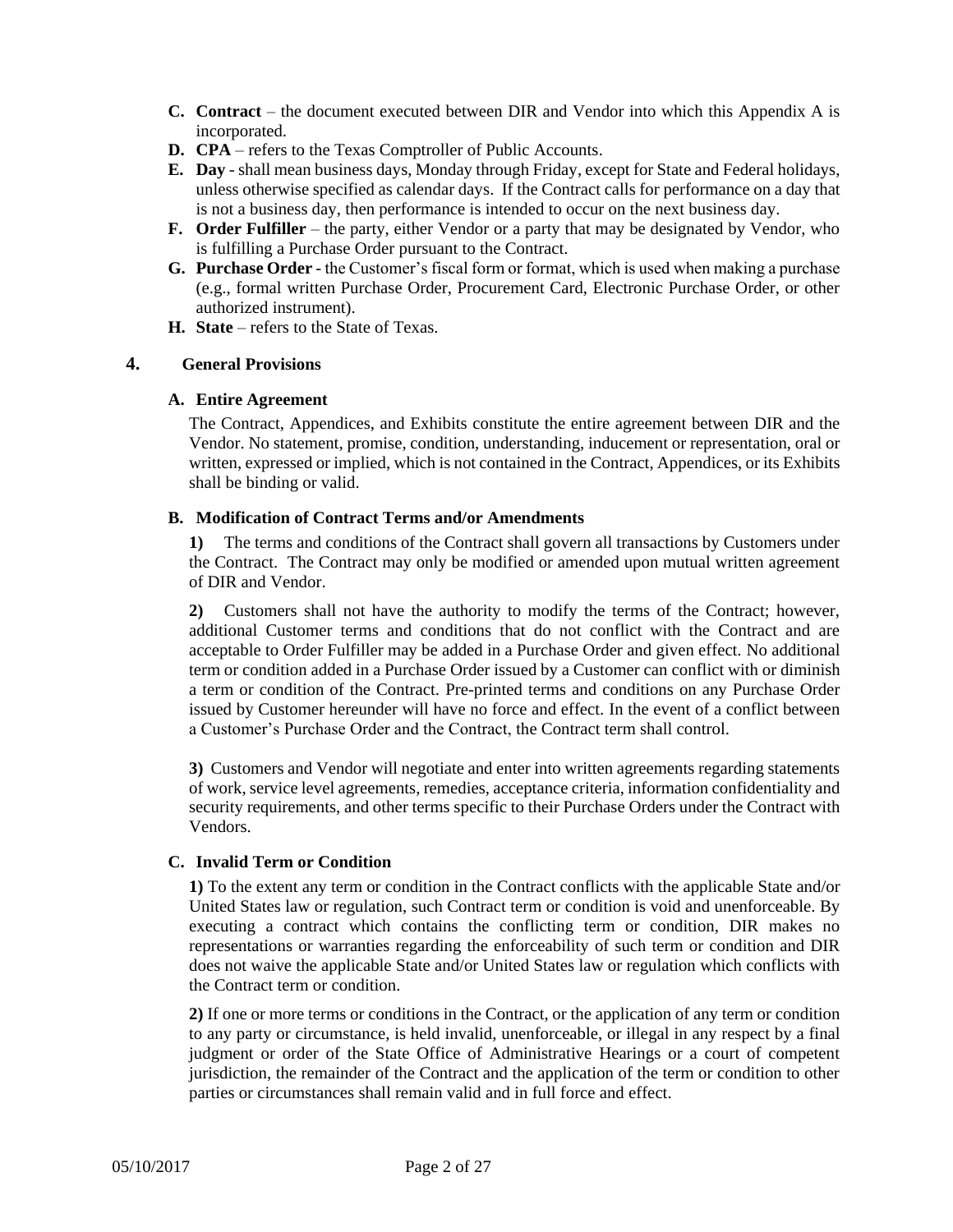#### <span id="page-5-0"></span>**D. Assignment**

DIR or Vendor may assign the Contract without prior written approval to: i) a successor in interest (for DIR, another state agency as designated by the Texas Legislature), or ii) a subsidiary, parent company or affiliate, or iii) as necessary to satisfy a regulatory requirement imposed upon a party by a governing body with the appropriate authority. Assignment of the Contract under the above terms shall require written notification by the assigning party and, for Vendor, a mutually agreed written Contract amendment. Any other assignment by a party shall require the written consent of the other party and a mutually agreed written Contract amendment.

#### <span id="page-5-1"></span>**E. Survival**

All applicable software license agreements, warranties or service agreements that were entered into between Vendor and a Customer under the terms and conditions of the Contract shall survive the expiration or termination of the Contract All Purchase Orders issued and accepted by Vendor or Order Fulfiller shall survive expiration or termination of the Contract for the term of the Purchase Order, unless the Customer terminates the Purchase Order sooner. However, regardless of the term of the Purchase Order, no Purchase Order shall survive the expiration or termination of the Contract for more than five years, unless Customer makes an express finding and justification for the longer term. The finding and justification must either be included in the Purchase Order, or referenced in it and maintained in Customer's procurement record. Rights and obligations under this Contract which by their nature should survive, including, but not limited to the DIR Administrative Fee; and any and all payment obligations invoiced prior to the termination or expiration hereof; obligations of confidentiality; and, indemnification, will remain in effect after termination or expiration hereof.

#### <span id="page-5-2"></span>**F. Choice of Law**

The laws of the State shall govern the construction and interpretation of the Contract. Exclusive venue for all actions will be in state court, Travis County, Texas. Nothing in the Contract or its Appendices shall be construed to waive the State's sovereign immunity.

#### <span id="page-5-3"></span>**G. Limitation of Authority**

Vendor shall have no authority to act for or on behalf of the Texas Department of Information Resources or the State except as expressly provided for in this Contract; no other authority, power or use is granted or implied. Vendor may not incur any debts, obligations, expenses, or liabilities of any kind on behalf of the State or DIR.

#### <span id="page-5-4"></span>**H. Proof of Financial Stability**

Either DIR or Customer may require Vendor to provide proof of financial stability prior to or at any time during the contract term.

#### <span id="page-5-6"></span><span id="page-5-5"></span>**5. Intellectual Property Matters**

#### **A. Definitions**

**1)**" Work Product" means any and all deliverables produced by Vendor for Customer under a Statement of Work issued pursuant to this Contract, including any and all tangible or intangible items or things that have been or will be prepared, created, developed, invented or conceived at any time following the effective date of the Contract, including but not limited to any (i) works of authorship (such as manuals, instructions, printed material, graphics, artwork, images, illustrations, photographs, computer programs, computer software, scripts, object code, source code or other programming code, HTML code, flow charts, notes, outlines, lists, compilations, manuscripts, writings, pictorial materials, schematics, formulae, processes, algorithms, data, information, multimedia files, text web pages or web sites, other written or machine readable expression of such works fixed in any tangible media, and all other copyrightable works), (ii)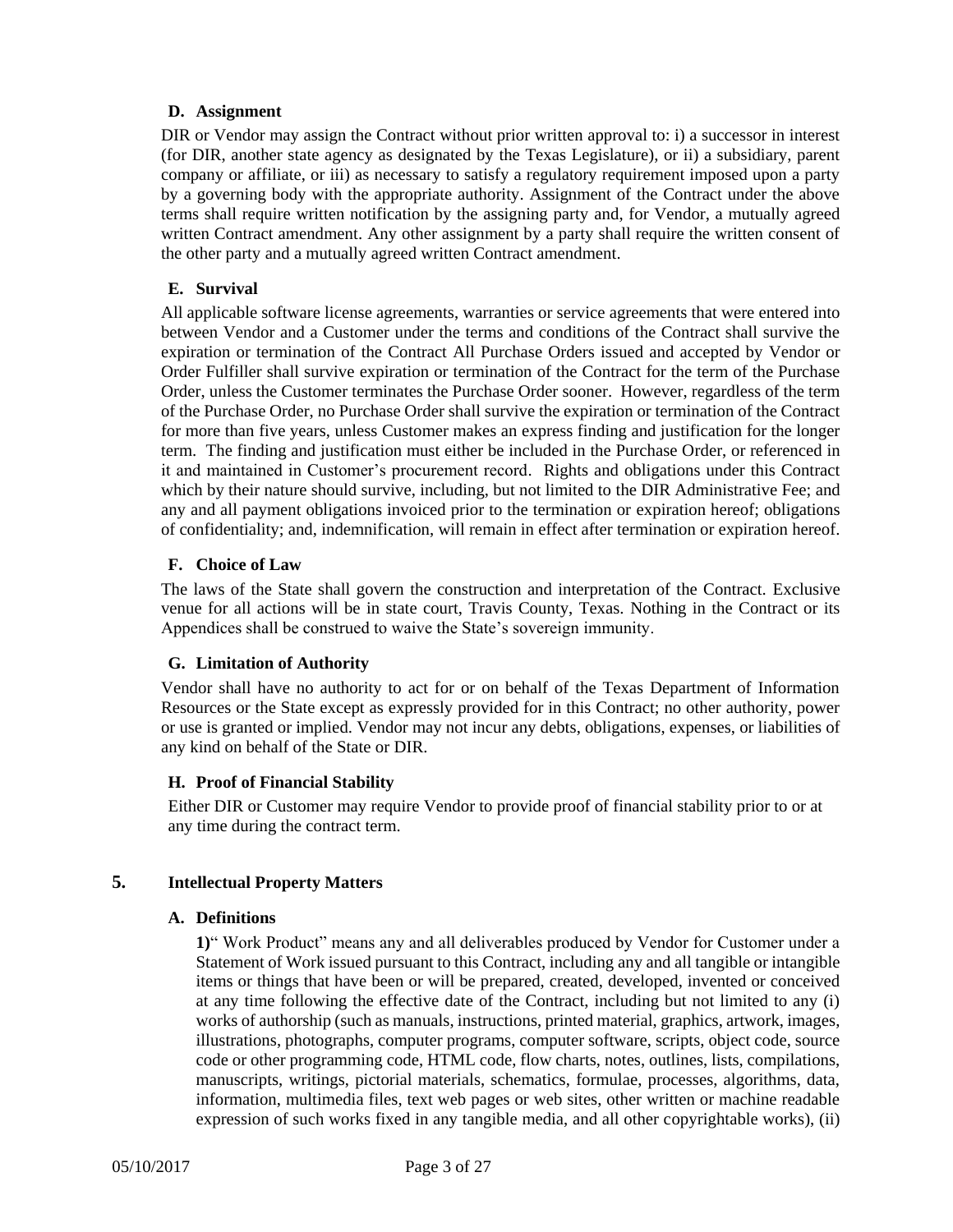trademarks, service marks, trade dress, trade names, logos, or other indicia of source or origin, (iii) ideas, designs, concepts, personality rights, methods, processes, techniques, apparatuses, inventions, formulas, discoveries, or improvements, including any patents, trade secrets and know-how, (iv) domain names, (v) any copies, and similar or derivative works to any of the foregoing, (vi) all documentation and materials related to any of the foregoing, (vii) all other goods, services or deliverables to be provided to Customer under the Contract or a Statement of Work, and (viii) all Intellectual Property Rights in any of the foregoing, and which are or were created, prepared, developed, invented or conceived for the use or benefit of Customer in connection with this Contract or a Statement of Work, or with funds appropriated by or for Customer or Customer's benefit: (a) by any Vendor personnel or Customer personnel, or (b) any Customer personnel who then became personnel to Vendor or any of its affiliates or subcontractors, where, although creation or reduction-to-practice is completed while the person is affiliated with Vendor or its personnel, any portion of same was created, invented or conceived by such person while affiliated with Customer.

**2)** "Intellectual Property Rights" means the worldwide legal rights or interests evidenced by or embodied in: (i) any idea, design, concept, personality right, method, process, technique, apparatus, invention, discovery, or improvement, including any patents, trade secrets, and know-how; (ii) any work of authorship, including any copyrights, moral rights or neighboring rights; (iii) any trademark, service mark, trade dress, trade name, or other indicia of source or origin; (iv) domain name registrations; and (v) any other proprietary or similar rights. The Intellectual Property Rights of a party include all worldwide legal rights or interests that the party may have acquired by assignment or license with the right to grant sublicenses.

**3)** "Statement of Work" means a document signed by Customer and Vendor describing a specific set of activities and/or deliverables, which may include Work Product and Intellectual Property Rights, that Vendor is to provide Customer, issued pursuant to the Contract.

**4)** "Third Party IP" means the Intellectual Property Rights of any third party that is not a party to this Contract, and that is not directly or indirectly providing any goods or services to Customer under this Contract.

**5)** "Vendor IP" shall mean all tangible or intangible items or things, including the Intellectual Property Rights therein, created or developed by Vendor (a) prior to providing any Services or Work Product to Customer and prior to receiving any documents, materials, information or funding from or on behalf of Customer relating to the Services or Work Product, or (b) after the Effective Date of the Contract if such tangible or intangible items or things were independently developed by Vendor outside Vendor's provision of Services or Work Product for Customer hereunder and were not created, prepared, developed, invented or conceived by any Customer personnel who then became personnel to Vendor or any of its affiliates or subcontractors, where, although creation or reduction-to-practice is completed while the person is affiliated with Vendor or its personnel, any portion of same was created, invented or conceived by such person while affiliated with Customer.

#### <span id="page-6-0"></span>**B. Ownership.**

As between Vendor and Customer, the Work Product and Intellectual Property Rights therein are and shall be owned exclusively by Customer, and not Vendor. Vendor specifically agrees that the Work Product shall be considered "works made for hire" and that the Work Product shall, upon creation, be owned exclusively by Customer. To the extent that the Work Product, under applicable law, may not be considered works made for hire, Vendor hereby agrees that the Contract effectively transfers, grants, conveys, assigns, and relinquishes exclusively to Customer all right, title and interest in and to all ownership rights in the Work Product, and all Intellectual Property Rights in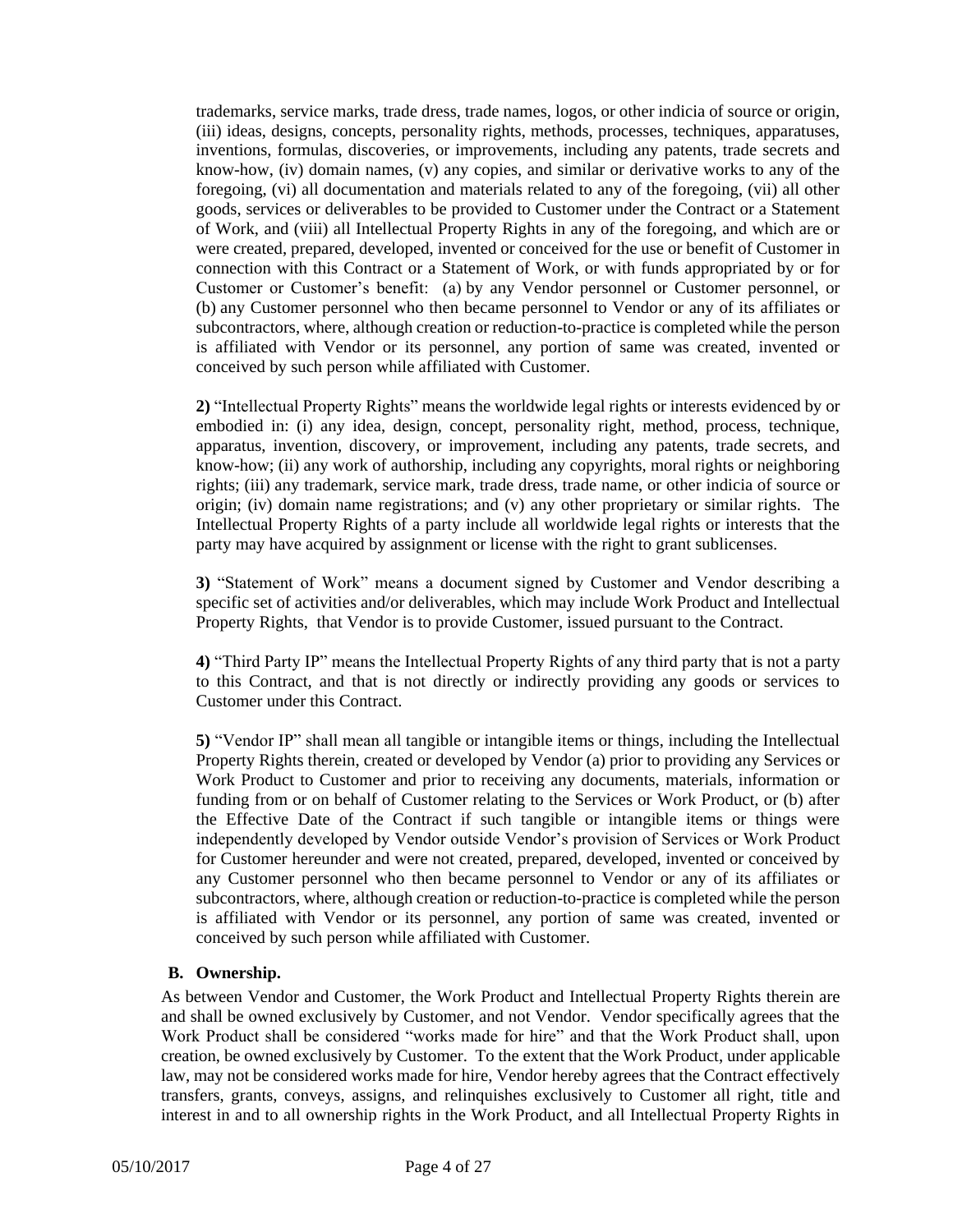the Work Product, without the necessity of any further consideration, and Customer shall be entitled to obtain and hold in its own name all Intellectual Property Rights in and to the Work Product. Vendor acknowledges that Vendor and Customer do not intend Vendor to be a joint author of the Work Product within the meaning of the Copyright Act of 1976. Customer shall have access, during normal business hours (Monday through Friday, 8AM to 5PM) and upon reasonable prior notice to Vendor, to all Vendor materials, premises and computer files containing the Work Product. Vendor and Customer, as appropriate, will cooperate with one another and execute such other documents as may be reasonably appropriate to achieve the objectives herein. No license or other right is granted hereunder to any Third Party IP, except as may be incorporated in the Work Product by Vendor.

#### <span id="page-7-0"></span>**C. Further Actions.**

Vendor, upon request and without further consideration, shall perform any acts that may be deemed reasonably necessary or desirable by Customer to evidence more fully the transfer of ownership and/or registration of all Intellectual Property Rights in all Work Product to Customer to the fullest extent possible, including but not limited to the execution, acknowledgement and delivery of such further documents in a form determined by Customer. In the event Customer shall be unable to obtain Vendor's signature due to the dissolution of Vendor or Vendor's unreasonable failure to respond to Customer's repeated requests for such signature on any document reasonably necessary for any purpose set forth in the foregoing sentence, Vendor hereby irrevocably designates and appoints Customer and its duly authorized officers and agents as Vendor's agent and Vendor's attorney-in-fact to act for and in Vendor's behalf and stead to execute and file any such document and to do all other lawfully permitted acts to further any such purpose with the same force and effect as if executed and delivered by Vendor, provided however that no such grant of right to Customer is applicable if Vendor fails to execute any document due to a good faith dispute by Vendor with respect to such document. It is understood that such power is coupled with an interest and is therefore irrevocable. Customer shall have the full and sole power to prosecute such applications and to take all other action concerning the Work Product, and Vendor shall cooperate, at Customer's sole expense, in the preparation and prosecution of all such applications and in any legal actions and proceedings concerning the Work Product.

#### <span id="page-7-1"></span>**D. Waiver of Moral Rights***.*

Vendor hereby irrevocably and forever waives, and agrees never to assert, any Moral Rights in or to the Work Product which Vendor may now have or which may accrue to Vendor's benefit under U.S. or foreign copyright or other laws and any and all other residual rights and benefits which arise under any other applicable law now in force or hereafter enacted. Vendor acknowledges the receipt of equitable compensation for its assignment and waiver of such Moral Rights. The term "Moral Rights" shall mean any and all rights of paternity or integrity of the Work Product and the right to object to any modification, translation or use of the Work Product, and any similar rights existing under the judicial or statutory law of any country in the world or under any treaty, regardless of whether or not such right is denominated or referred to as a moral right.

#### <span id="page-7-2"></span>**E. Confidentiality.**

All documents, information and materials forwarded to Vendor by Customer for use in and preparation of the Work Product shall be deemed the confidential information of Customer, and subject to the license granted by Customer to Vendor under sub-paragraph H. hereunder. Vendor shall not use, disclose, or permit any person to use or obtain the Work Product, or any portion thereof, in any manner without the prior written approval of Customer.

#### <span id="page-7-3"></span>**F. Injunctive Relief.**

The Contract is intended to protect Customer's proprietary rights pertaining to the Work Product, and the Intellectual Property Rights therein, and any misuse of such rights would cause substantial and irreparable harm to Customer's business. Therefore, Vendor acknowledges and stipulates that a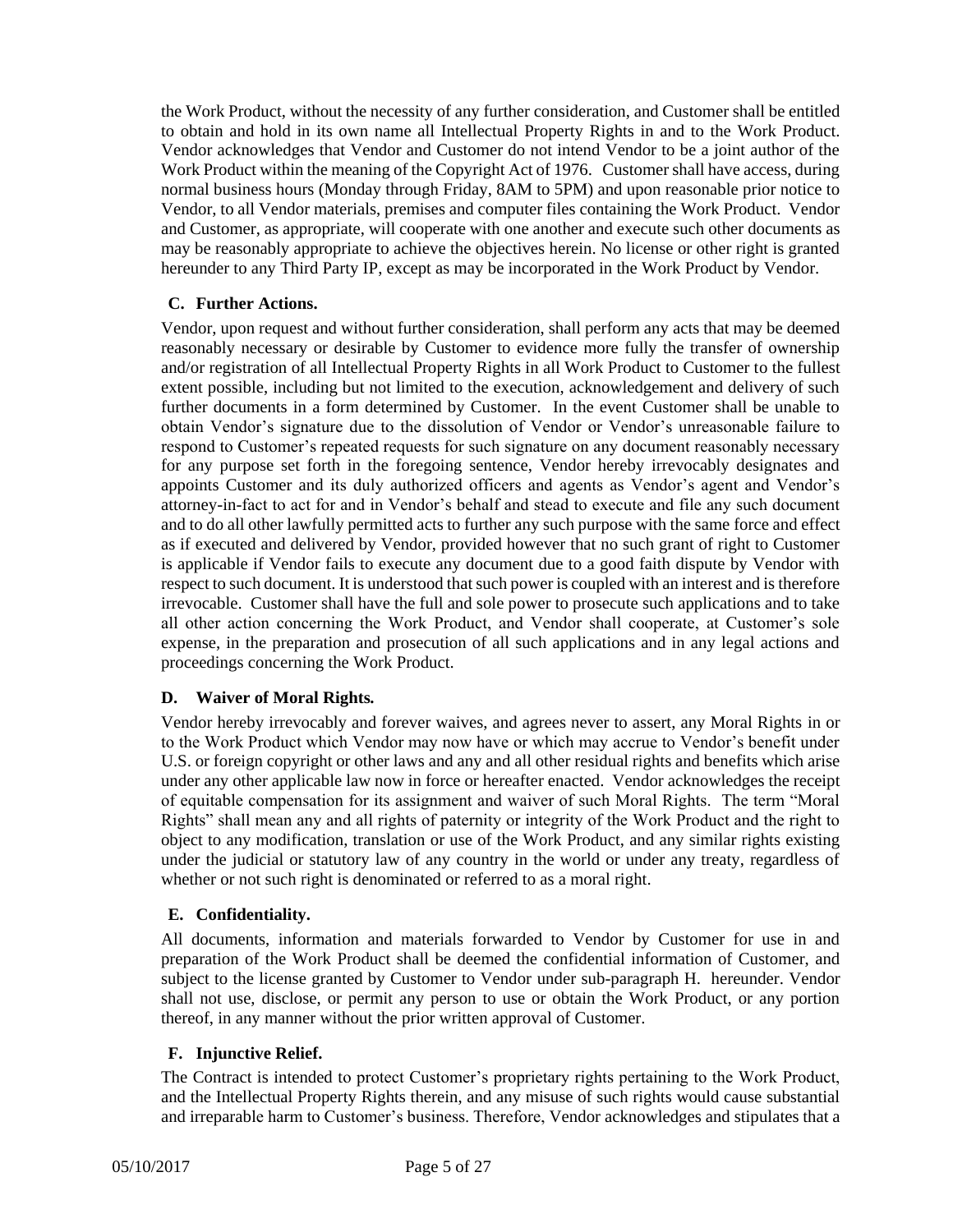court of competent jurisdiction may immediately enjoin any material breach of the intellectual property, use, and confidentiality provisions of this Contract, upon a request by Customer, without requiring proof of irreparable injury as same should be presumed.

#### <span id="page-8-0"></span>**G. Return of Materials Pertaining to Work Product***.*

Upon the request of Customer, but in any event upon termination or expiration of this Contract or a Statement of Work, Vendor shall surrender to Customer all documents and things pertaining to the Work Product, including but not limited to drafts, memoranda, notes, records, drawings, manuals, computer software, reports, data, and all other documents or materials (and copies of same) generated or developed by Vendor or furnished by Customer to Vendor, including all materials embodying the Work Product, any Customer confidential information, or Intellectual Property Rights in such Work Product, regardless of whether complete or incomplete. This section is intended to apply to all Work Product as well as to all documents and things furnished to Vendor by Customer or by anyone else that pertain to the Work Product.

#### <span id="page-8-1"></span>**H. Vendor License to Use.**

Customer hereby grants to Vendor a non-transferable, non-exclusive, royalty-free, fully paid-up license to use any Work Product solely as necessary to provide the Services to Customer. Except as provided in this Section, neither Vendor nor any Subcontractor shall have the right to use the Work Product in connection with the provision of services to its other customers without the prior written consent of Customer, which consent may be withheld in Customer's sole discretion.

#### <span id="page-8-2"></span>**I. Third-Party Underlying and Derivative Works.**

To the extent that any Vendor IP or Third Party IP are embodied or reflected in the Work Product, or are necessary to provide the Services, Vendor hereby grants to the Customer, or shall obtain from the applicable third party for Customer's benefit, the irrevocable, perpetual, non-exclusive, worldwide, royalty-free right and license, for Customer's internal business purposes only, to (i) use, execute, reproduce, display, perform, distribute copies of, and prepare derivative works based upon such Vendor IP or Third Party IP and any derivative works thereof embodied in or delivered to Customer in conjunction with the Work Product, and (ii) authorize others to do any or all of the foregoing. Vendor agrees to notify Customer on delivery of the Work Product or Services if such materials include any Third Party IP. On request, Vendor shall provide Customer with documentation indicating a third party's written approval for Vendor to use any Third Party IP that may be embodied or reflected in the Work Product.

#### <span id="page-8-3"></span>**J. Agreement with Subcontracts.**

Vendor agrees that it shall have written agreement(s) that are consistent with the provisions hereof related to Work Product and Intellectual Property Rights with any employees, agents, consultants, contractors or subcontractors providing Services or Work Product pursuant to the Contract, prior to their providing such Services or Work Product, and that it shall maintain such written agreements at all times during performance of this Contract, which are sufficient to support all performance and grants of rights by Vendor. Copies of such agreements shall be provided to the Customer promptly upon request.

#### <span id="page-8-4"></span>**K. License to Customer.**

Vendor grants to Customer, a perpetual, irrevocable, royalty free license, solely for the Customer's internal business purposes, to use, copy, modify, display, perform (by any means), transmit and prepare derivative works of any Vendor IP embodied in or delivered to Customer in conjunction with the Work Product. The foregoing license includes the right to sublicense third parties, solely for the purpose of engaging such third parties to assist or carryout Customer's internal business use of the Work Product. Except for the preceding license, all rights in Vendor IP remain in Vendor.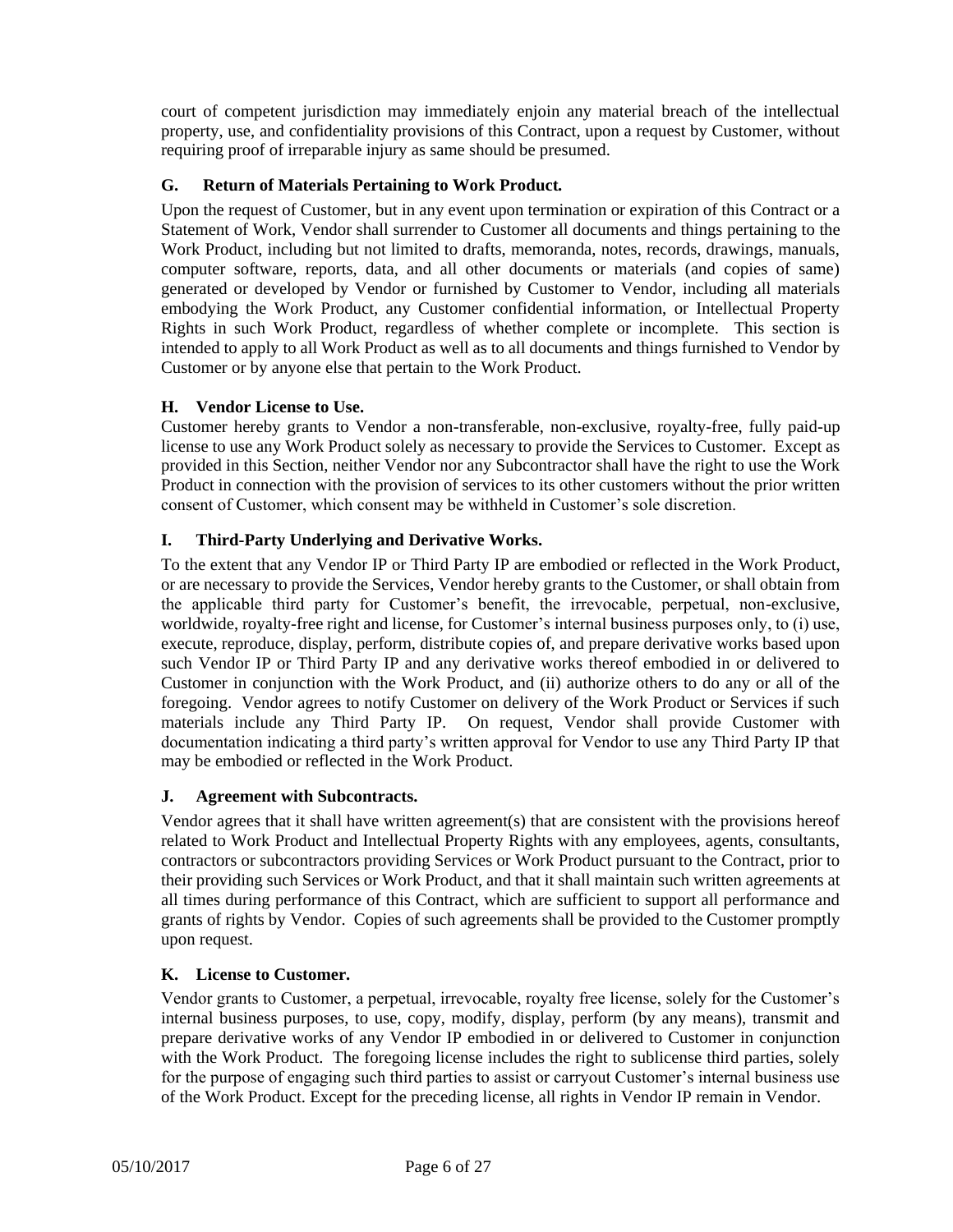#### <span id="page-9-0"></span>**L. Vendor Development Rights.**

To the extent not inconsistent with Customer's rights in the Work Product or as set forth herein, nothing in this Contract shall preclude Vendor from developing for itself, or for others, materials which are competitive with those produced as a result of the Services provided hereunder, provided that no Work Product is utilized, and no Intellectual Property Rights of Customer therein are infringed by such competitive materials. To the extent that Vendor wishes to use the Work Product, or acquire licensed rights in certain Intellectual Property Rights of Customer therein in order to offer competitive goods or services to third parties, Vendor and Customer agree to negotiate in good faith regarding an appropriate license and royalty agreement to allow for such.

#### <span id="page-9-2"></span><span id="page-9-1"></span>**6. Product Terms and Conditions**

#### Note: NO EXCEPTIONS OR REVISIONS WILL BE CONSIDERED

#### **A. Electronic and Information Resources Accessibility Standards, As Required by 1 TAC Chapters 206 and 213 (Applicable to State Agency and Institution of Higher Education Purchases Only)**

**1)** Effective September 1, 2006 state agencies and institutions of higher education shall procure products which comply with the State Accessibility requirements for Electronic and Information Resources specified in 1 TAC Chapters 206 and 213 when such products are available in the commercial marketplace or when such products are developed in response to a procurement solicitation.

**2)** Upon request, but not later than thirty (30) calendar days after request, Vendor shall provide DIR with a completed Voluntary Product Accessibility Template (VPAT) of the specified product or a URL to the VPAT for reviewing compliance with the State Accessibility requirements (based on the federal standards established under Section 508 of the Rehabilitation Act).

#### <span id="page-9-3"></span>**B. Purchase of Commodity Items (Applicable to State Agency Purchases Only)**

**1)** Texas Government Code, §2157.068 requires State agencies to buy commodity items, as defined in 6.B.2, below, in accordance with contracts developed by DIR, unless the agency obtains an exemption from DIR or a written certification that a commodity is not on DIR contract (for the limited purpose of purchasing from a local government purchasing cooperative).

**2)** Commodity items are commercially available software, hardware and technology services that are generally available to businesses or the public and for which DIR determines that a reasonable demand exists in two or more state agencies. Hardware is the physical technology used to process, manage, store, transmit, receive or deliver information. Software is the commercially available programs that operate hardware and includes all supporting documentation, media on which the software may be contained or stored, related materials, modifications, versions, upgrades, enhancements, updates or replacements. Technology services are the services, functions and activities that facilitate the design, implementation, creation, or use of software or hardware. Technology services include seat management, staffing augmentation, training, maintenance and subscription services. Technology services do not include telecommunications services. Seat management is services through which a state agency transfers its responsibilities to a vendor to manage its personal computing needs, including all necessary hardware, software and technology services.

**3)** Vendor agrees to coordinate all State agency commodity item sales through existing DIR contracts. Institutions of higher education are exempt from this Subsection 6.B.

#### <span id="page-9-4"></span>**7. Contract Fulfillment and Promotion**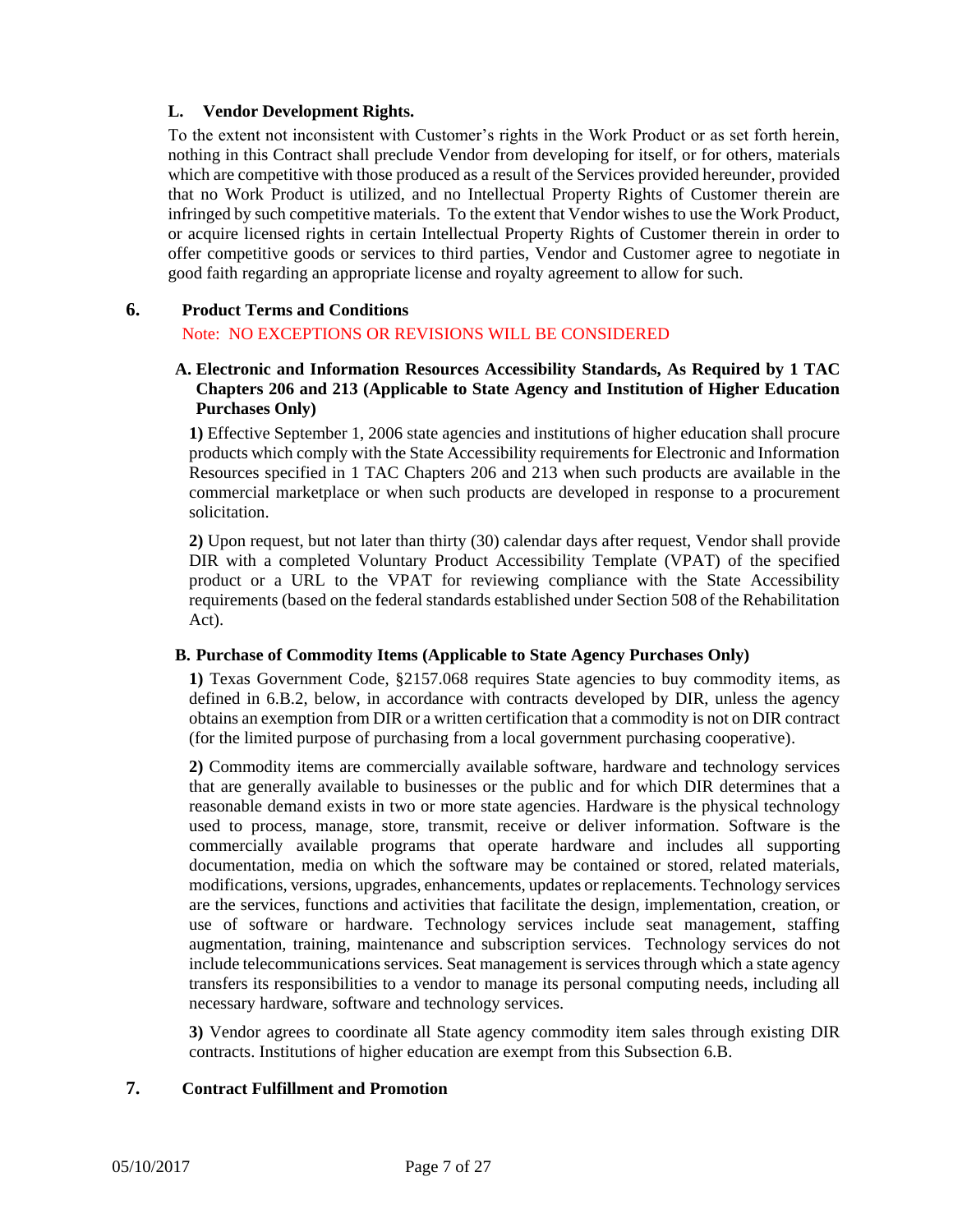#### <span id="page-10-0"></span>**A. Service, Sales and Support of the Contract**

Vendor shall provide service, sales and support resources to serve all Customers throughout the State. It is the responsibility of the Vendor to sell, market, and promote products and services available under the Contract. Vendor shall use its best efforts to ensure that potential Customers are made aware of the existence of the Contract. All sales to Customers for products and services available under the Contract shall be processed through the Contract.

#### <span id="page-10-1"></span>**B. Use of Order Fulfillers**

<span id="page-10-2"></span>DIR agrees to permit Vendor to utilize designated Order Fulfillers to provide service, sales and support resources to Customers. Such participation is subject to the following conditions:

#### **1) Designation of Order Fulfillers**

**a)** Vendor may designate Order Fulfillers to act as the distributors for products and services available under the Contract. In designating Order Fulfillers, Vendor must be in compliance with the State's Policy on Utilization of Historically Underutilized Businesses. In addition to the required Subcontracting Plan, Vendor shall provide DIR with the following Order Fulfiller information: Order Fulfiller name, Order Fulfiller business address, Order Fulfiller CPA Identification Number, Order Fulfiller contact person email address and phone number.

**b)** DIR reserves the right to require the Vendor to rescind any such Order Fulfiller participation or request that Vendor name additional Order Fulfillers should DIR determine it is in the best interest of the State.

**c)** Vendor shall be fully liable for its Order Fulfillers' performance under and compliance with the terms and conditions of the Contract. Vendor shall enter into contracts with Order Fulfillers and use terms and conditions that are consistent with the terms and conditions of the Contract.

**d)** Vendor shall have the right to qualify Order Fulfillers and their participation under the Contract provided that: i) any criteria is uniformly applied to all potential Order Fulfillers based upon Vendor's established, neutrally applied criteria, ii) the criteria is not based on a particular procurement, and iii) all Customers are supported under the different criteria.

**e)** Vendor shall not prohibit Order Fulfiller from participating in other procurement opportunities offered through DIR.

#### <span id="page-10-3"></span>**2) Changes in Order Fulfiller List**

Vendor may add or delete Order Fulfillers throughout the term of the Contract upon written authorization by DIR. Prior to adding or deleting Order Fulfillers, Vendor must make a good faith effort in the revision of its Subcontracting Plan in accordance with the State's Policy on Utilization of Historically Underutilized Businesses. Vendor shall provide DIR with its updated Subcontracting Plan and the Order Fulfiller information listed in Section 7.B.1.a above.

#### <span id="page-10-4"></span>**3) Order Fulfiller Pricing to Customer**

Order Fulfiller pricing to the Customer shall comply with the Customer price as stated within Appendix A, Section 8, Pricing, Purchase Orders, Invoices and Payment, and as set forth in Appendix C, Pricing Index, and shall include the DIR Administrative Fee. This pricing shall only be offered by Order Fulfillers to Customers for sales that pass through the Contract.

#### <span id="page-10-5"></span>**C. Product Warranty and Return Policies**

Order Fulfiller will adhere to the Vendor's then-currently published policies concerning product warranties and returns. Product warranty and return policies for Customers will not be more restrictive or more costly than warranty and return policies for other similarly situated Customers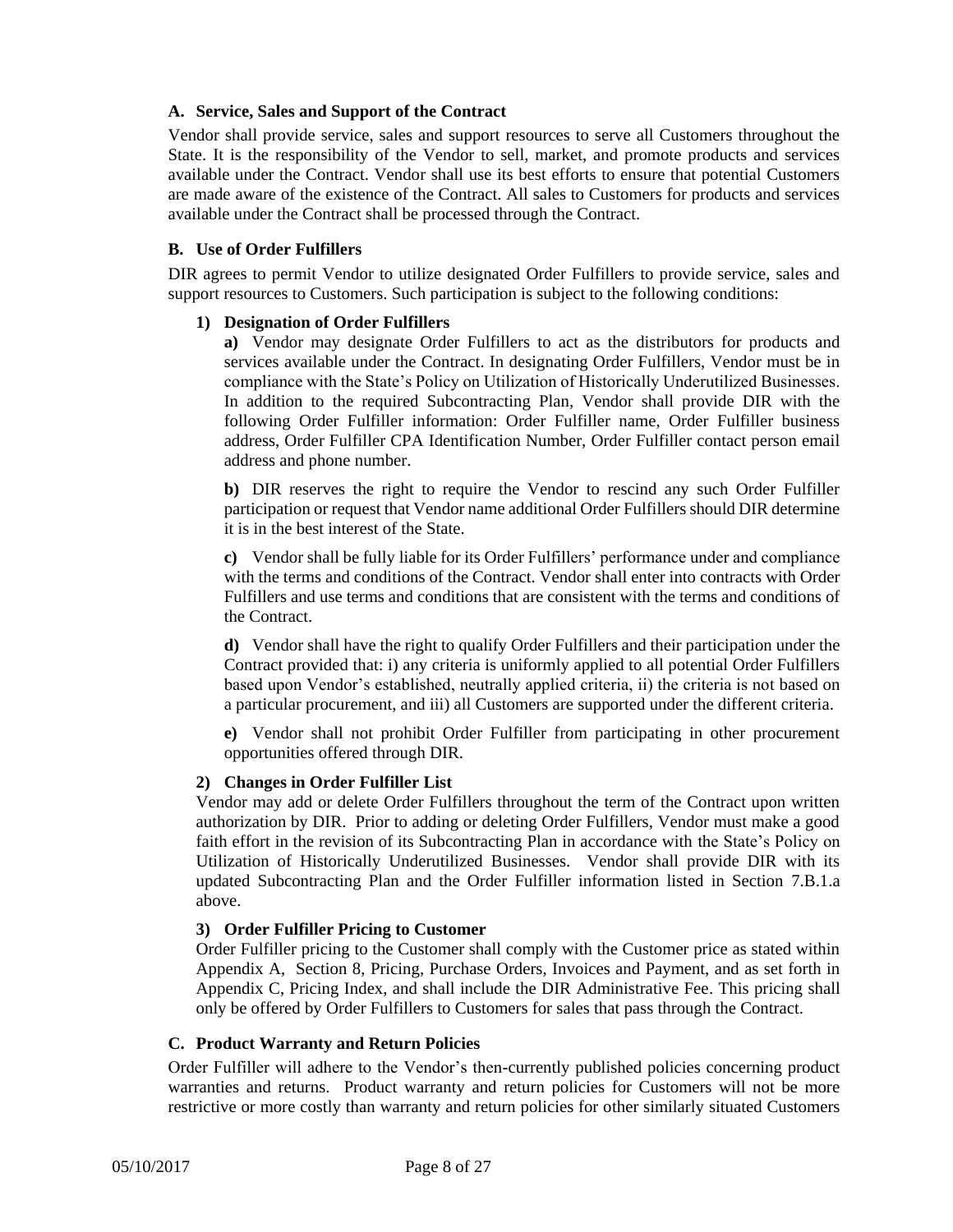for like products.

#### <span id="page-11-0"></span>**D. Customer Site Preparation**

Customers shall prepare and maintain its site in accordance with written instructions furnished by Order Fulfiller prior to the scheduled delivery date of any product or service and shall bear the costs associated with the site preparation.

#### <span id="page-11-2"></span><span id="page-11-1"></span>**E. Internet Access to Contract and Pricing Information**

#### **1) Vendor Webpage**

Within thirty (30) calendar days of the effective date of the Contract, Vendor will establish and maintain a webpage specific to the products and services awarded under the Contract that are clearly distinguishable from other, non-DIR Contract offerings on the Vendor's website. The webpage must include:

- a) the products and services awarded;
- b) description of product and service awarded
- c) a current price list or mechanism (for example, a services calculator or product builder) to obtain specific contracted pricing;
- d) discount percentage (%) off MSRP or List Price;
- e) designated Order Fulfillers;
- f) contact information (name, telephone number and email address) for Vendor and designated Order Fulfillers;
- g) instructions for obtaining quotes and placing Purchase Orders;
- h) warranty policies;
- i) return policies;
- j) the DIR Contract number with a hyperlink to the Contract's DIR webpage;
- k) a link to the DIR "Cooperative Contracts" webpage; and
- l) the DIR logo in accordance with the requirements of this Section.

If Vendor does not meet the webpage requirements listed above, DIR may cancel the contract without penalty.

#### <span id="page-11-3"></span>**2) Accurate and Timely Contract Information**

Vendor warrants and represents that the website information specified in the above paragraph will be accurately and completely posted, maintained and displayed in an objective and timely manner. Vendor, at its own expense, shall correct any non-conforming or inaccurate information posted at Vendor's website within ten (10) business days after written notification by DIR.

#### <span id="page-11-4"></span>**3) Webpage Compliance Checks**

Periodic compliance checks of the information posted for the Contract on Vendor's webpage will be conducted by DIR. Upon request by DIR, Vendor shall provide verifiable documentation that pricing listed upon this webpage is compliant with the pricing as stated in the Contract.

#### <span id="page-11-5"></span>**4) Webpage Changes**

Vendor hereby consents to a link from the DIR website to Vendor's webpage in order to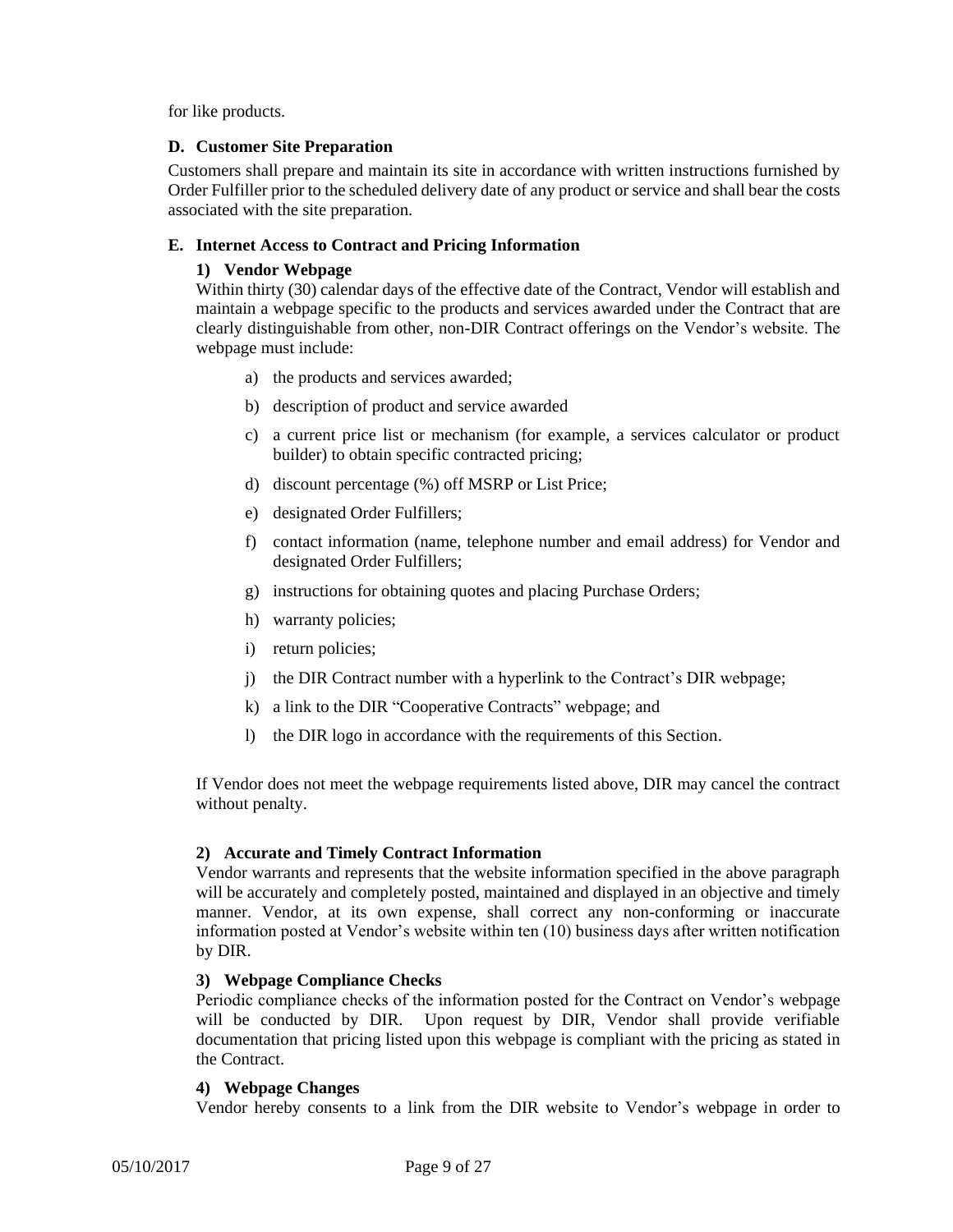facilitate access to Contract information. The establishment of the link is provided solely for convenience in carrying out the business operations of the State. DIR reserves the right to suspend, terminate or remove a link at any time, in its sole discretion, without advance notice, or to deny a future request for a link. DIR will provide Vendor with subsequent notice of link suspension, termination or removal. Vendor shall provide DIR with timely written notice of any change in URL or other information needed to access the site and/or maintain the link.

#### <span id="page-12-0"></span>**5) Use of Access Data Prohibited**

If Vendor stores, collects or maintains data electronically as a condition of accessing Contract information, such data shall only be used internally by Vendor for the purpose of implementing or marketing the Contract and shall not be disseminated to third parties or used for other marketing purposes. The Contract constitutes a public document under the laws of the State and Vendor shall not restrict access to Contract terms and conditions including pricing, i.e., through use of restrictive technology or passwords.

#### <span id="page-12-1"></span>**6) Responsibility for Content**

Vendor is solely responsible for administration, content, intellectual property rights, and all materials at Vendor's website. DIR reserves the right to require a change of listed content if, in the opinion of DIR, it does not adequately represent the Contract.

#### <span id="page-12-2"></span>**F. DIR Logo**

Vendor and Order Fulfiller may use the DIR logo in the promotion of the Contract to Customers with the following stipulations: (i) the logo may not be modified in any way, (ii) when displayed, the size of the DIR logo must be equal to or smaller than the Order Fulfiller logo, (iii) the DIR logo is only used to communicate the availability of products and services under the Contract to Customers, and (iv) any other use of the DIR logo requires prior written permission from DIR.

#### <span id="page-12-3"></span>**G. Vendor and Order Fulfiller Logo**

If DIR receives Vendor's or Order Fulfiller's prior written approval, DIR may use the Vendor's and Order's Fulfiller's name and logo in the promotion of the Contract to communicate the availability of products and services under the Contract to Customers. Use of the logos may be on the DIR website or on printed materials. Any use of Vendor's and Order Fulfiller's logo by DIR must comply with and be solely related to the purposes of the Contract and any usage guidelines communicated to DIR from time to time. Nothing contained in the Contract will give DIR any right, title, or interest in or to Vendor's or Order Fulfiller' trademarks or the goodwill associated therewith, except for the limited usage rights expressly provided by Vendor and Order Fulfiller.

#### <span id="page-12-4"></span>**H. Trade Show Participation**

At DIR's discretion, Vendor and Order Fulfillers may be required to participate in no more than two DIR sponsored trade shows each calendar year. Vendor understands and agrees that participation, at the Vendor's and Order Fulfiller's expense, includes providing a manned booth display or similar presence. DIR will provide four months advance notice of any required participation. Vendor and Order Fulfillers must display the DIR logo at all trade shows that potential Customers will attend. DIR reserves the right to approve or disapprove of the location or the use of the DIR logo in or on the Vendor's or Order Fulfiller's booth.

#### <span id="page-12-5"></span>**I. Orientation Meeting**

Within thirty (30) calendar days from execution of the Contract, Vendor and Order Fulfillers will be required to attend an orientation meeting to discuss the content and procedures of the Contract to include reporting requirements. DIR, at its discretion, may waive the orientation requirement for Vendors who have previously held DIR contracts. The meeting will be held in the Austin, Texas area at a date and time mutually acceptable to DIR and the Vendor or by teleconference, at DIR's discretion. DIR shall bear no cost for the time and travel of the Vendor or Order Fulfillers for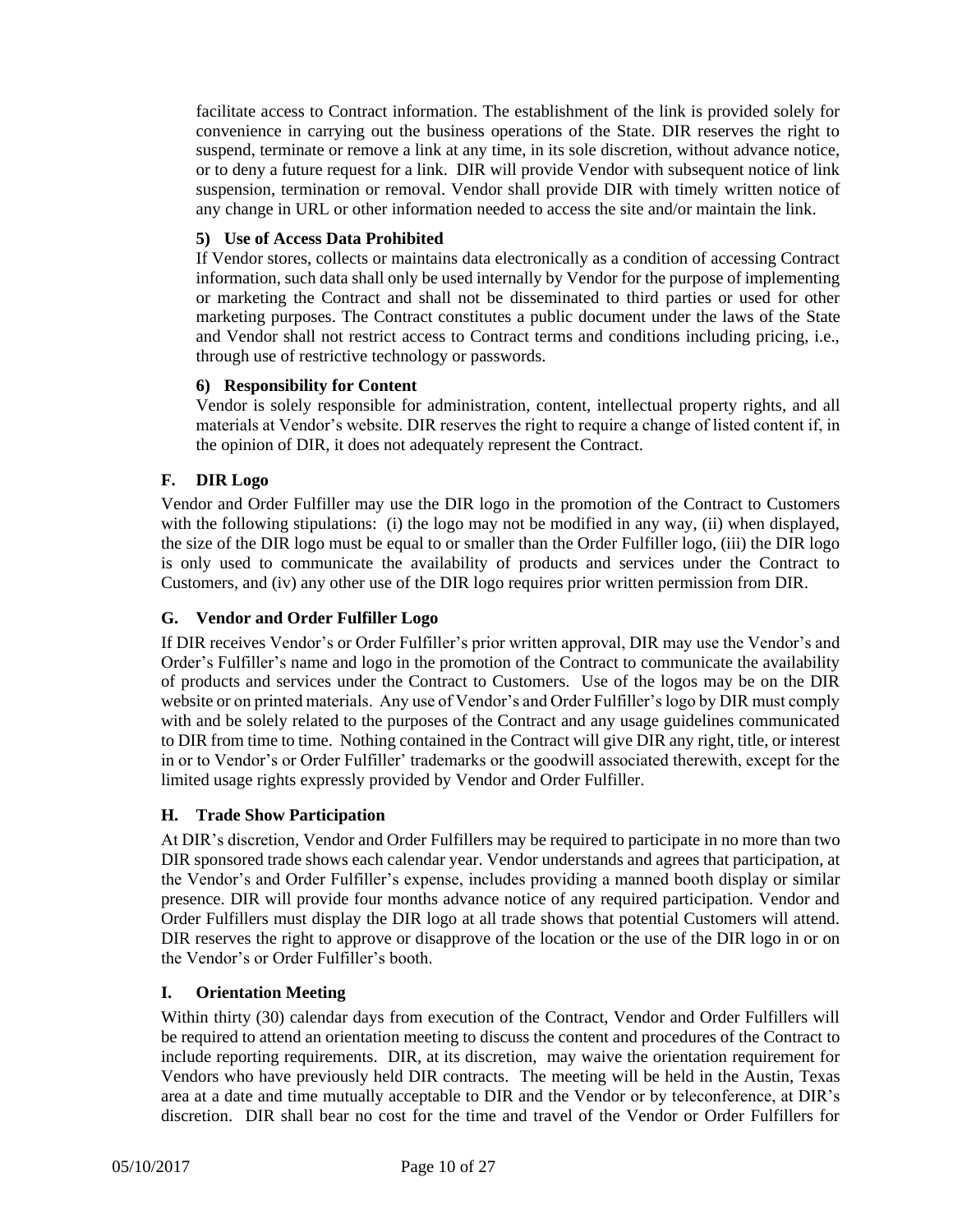attendance at the meeting.

#### <span id="page-13-0"></span>**J. Performance Review Meetings**

DIR may require the Vendor to attend periodic meetings to review the Vendor's performance under the Contract, at DIR's discretion. The meetings may be held within the Austin, Texas area at a date and time mutually acceptable to DIR and the Vendor or by teleconference. DIR shall bear no cost for the time and travel of the Vendor for attendance at the meeting.

#### <span id="page-13-1"></span>**K. DIR Cost Avoidance**

As part of the performance measures reported to state leadership, DIR must provide the cost avoidance the State has achieved through the Contract. Upon request by DIR, Vendor shall provide DIR with a detailed report of a representative sample of products sold under the Contract. The report shall contain: product part number, product description, list price and price to Customer under the Contract.

#### <span id="page-13-3"></span><span id="page-13-2"></span>**8. Pricing, Purchase Orders, Invoices, and Payments**

Note: NO EXCEPTIONS OR REVISIONS WILL BE CONSIDERED

#### **A. Manufacturer's Suggested Retail Price (MSRP) or List Price**

Note: NO EXCEPTIONS OR REVISIONS WILL BE CONSIDERED

MSRP is defined as the product sales price list published in some form by the manufacturer or publisher of a product and available to and recognized by the trade. A price list especially prepared for a given solicitation is not acceptable.

#### <span id="page-13-4"></span>**B. Customer Discount**

Note: NO EXCEPTIONS OR REVISIONS WILL BE CONSIDERED The minimum Customer discount for all products and services will be the percentage off MSRP as specified in Appendix C, Pricing Index.

#### <span id="page-13-5"></span>**C. Customer Price**

Note: NO EXCEPTIONS OR REVISIONS WILL BE CONSIDERED FOR SECTION C1

**1)** The price to the Customer shall be calculated as follows:

#### **Customer Price = (MSRP or List Price – Customer Discount as set forth in Appendix C, Pricing Index) x (1 + DIR Administrative Fee, as set forth in the Contract).**

**2)** Customers purchasing products and services under this Contract may negotiate more advantageous pricing or participate in special promotional offers. In such event, a copy of such better offerings shall be furnished to DIR upon request.

**3)** If pricing for products or services available under this Contract is provided by the Vendor at a lower price to: (i) an eligible Customer who is not purchasing those products or services under this Contract or (ii) to any other customer under the same terms and conditions provided for the State for the same commodities and services under this contract, then the available Customer Price in this Contract shall be adjusted to that lower price. This requirement applies to products or services quoted by Vendor or its resellers for a quantity of one (1) under like terms and conditions, and does not apply to volume or special pricing purchases. Vendor shall notify DIR within ten (10) days and this Contract shall be amended to reflect the lower price.

#### <span id="page-13-6"></span>**D. Shipping and Handling Fees**

#### **Note: NO EXCEPTIONS OR REVISIONS WILL BE CONSIDERED**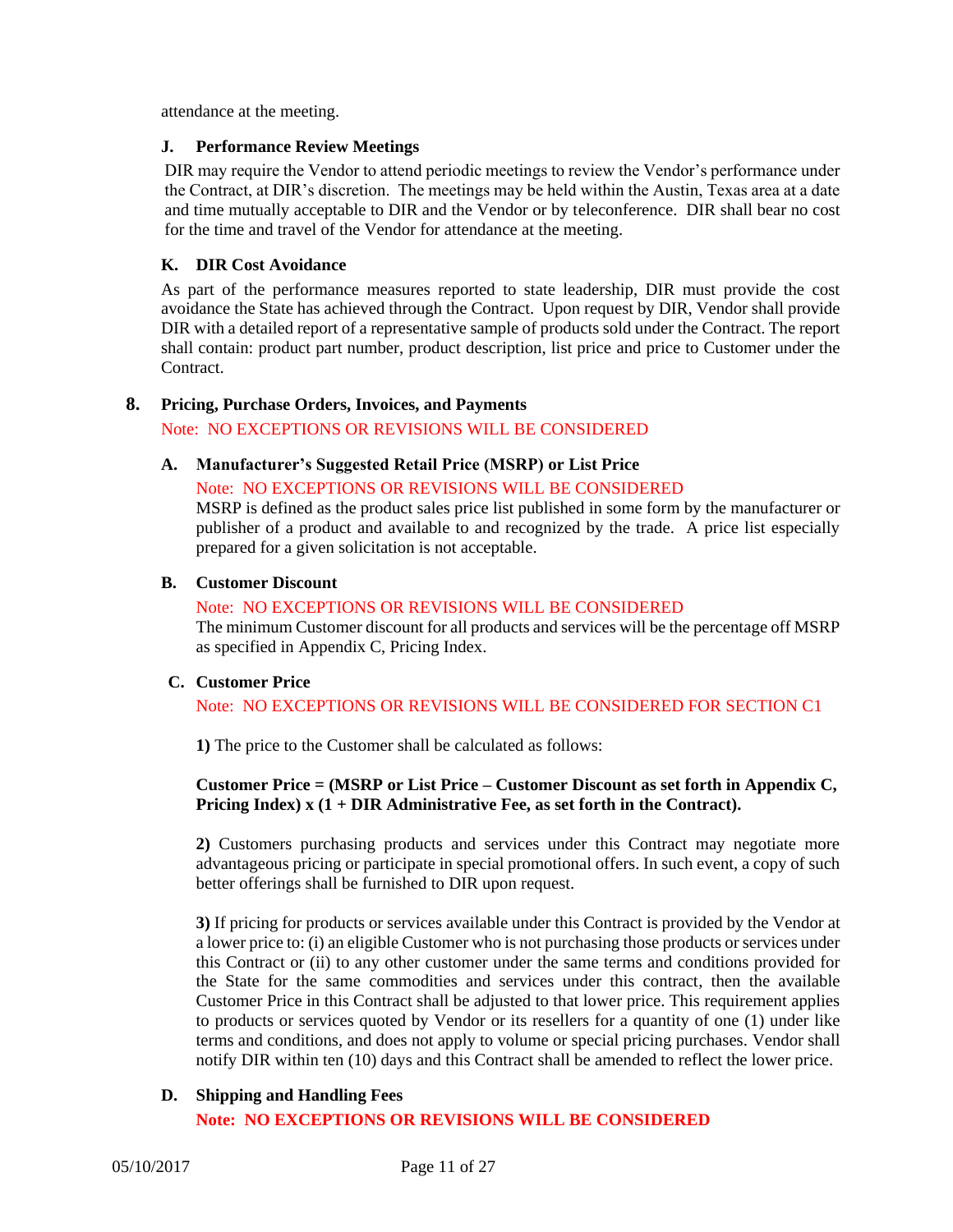The price to the Customer under this Contract shall include all shipping and handling fees. Shipments will be Free On Board Customer's Destination. No additional fees shall be charged to the Customer for standard shipping and handling. If the Customer requests expedited or special delivery, Customer will be responsible for any charges for expedited or special delivery.

#### <span id="page-14-0"></span>**E. Tax-Exempt**

#### **Note: NO EXCEPTIONS OR REVISIONS WILL BE CONSIDERED**

As per Section 151.309, Texas Tax Code, Customers under this Contract are exempt from the assessment of State sales, use and excise taxes. Further, Customers under this Contract are exempt from Federal Excise Taxes, 26 United States Code Sections 4253(i) and (j). Customers shall provide evidence of tax-exempt status to Vendor upon request.

#### <span id="page-14-1"></span>**F. Travel Expense Reimbursement**

#### **Note: NO EXCEPTIONS OR REVISIONS WILL BE CONSIDERED**

Pricing for services provided under this Contract are exclusive of any travel expenses that may be incurred in the performance of those services. Travel expense reimbursement may include personal vehicle mileage or commercial coach transportation, hotel accommodations, parking and meals; provided, however, the amount of reimbursement by Customers shall not exceed the amounts authorized for state employees as adopted by each Customer; and provided, further, that all reimbursement rates shall not exceed the maximum rates established for state employees under the current State Travel Management Program [\(http://www.window.state.tx.us/procurement/prog/stmp/\)](http://www.window.state.tx.us/procurement/prog/stmp/). Travel time may not be included as part of the amounts payable by Customer for any services rendered under this Contract. The DIR administrative fee specified in the Contract is not applicable to travel expense reimbursement. Anticipated travel expenses must be pre-approved in writing by Customer. Customer reserves the right not to pay travel expenses which are not pre-approved in writing by the Customer.

#### <span id="page-14-2"></span>**G. Changes to Prices**

Subject to the requirements of this section, Vendor may change the price of any product or service at any time, based upon changes to the MSRP, but discount levels shall remain consistent with the discount levels specified in this Contract.

Vendor may revise its pricing (but not its discount rate, if any, and not the products or services on its contract pricing list) by posting a revised pricing list. Such revised pricing lists are subject to review by DIR. If DIR finds that a product's or service's price has been increased unreasonably, DIR may request Vendor to reduce its pricing for the product or service to the level published before the revision. Vendor must reduce its pricing, or remove the product from its pricing list. Failure to do so will constitute an act of default by Vendor.

#### <span id="page-14-3"></span>**H. Purchase Orders**

#### **Note: NO EXCEPTIONS OR REVISIONS WILL BE CONSIDERED**

All Customer Purchase Orders will be placed directly with the Vendor or Order Fulfiller. Accurate Purchase Orders shall be effective and binding upon Vendor or Order Fulfiller when accepted by Vendor or Order Fulfiller. Customer and Vendor may work together to include specific requirements as to what constitutes a valid Purchase Order.

Vendors will be required to comply with the disclosure requirements of Section 2252.908, Texas Government Code, as enacted by House Bill 1295, 84<sup>th</sup> Regular Session, when execution of a contract requires an action or vote by the governing body of a governmental entity before the contract may be signed.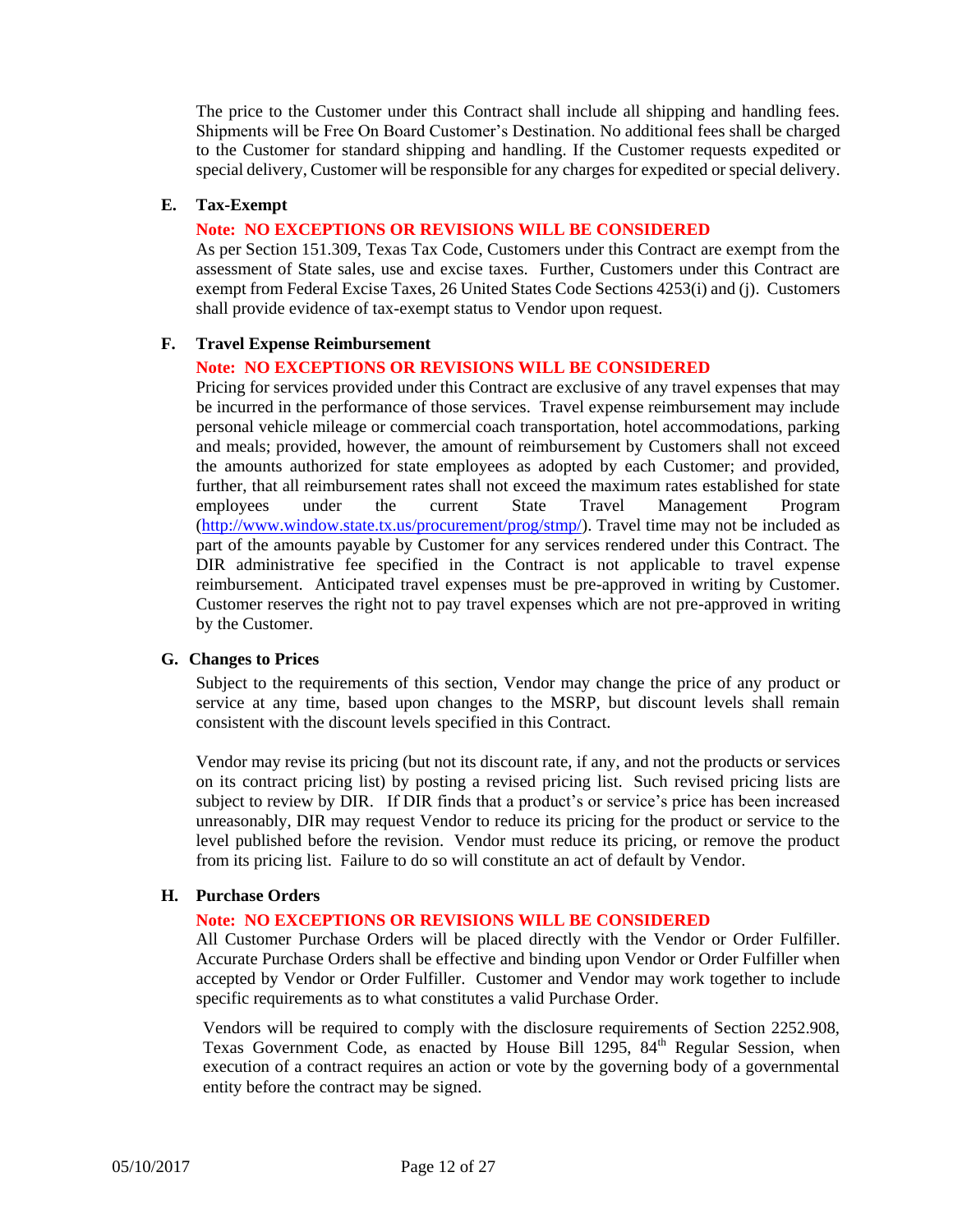#### <span id="page-15-0"></span>**I. Invoices**

#### **Note: NO EXCEPTIONS OR REVISIONS WILL BE CONSIDERED**

**1)** Invoices shall be submitted by the Vendor or Order Fulfiller directly to the Customer and shall be issued in compliance with Chapter 2251, Texas Government Code. All payments for products and/or services purchased under the Contract and any provision of acceptance of such products and/or services shall be made by the Customer to the Vendor or Order Fulfiller. For Customers that are not subject to Chapter 2251, Texas Government Code, Customer and Vendor will agree to acceptable terms.

**2)** Invoices must be timely and accurate. Each invoice must match Customer's Purchase Order and include any written changes that may apply, as it relates to products, prices and quantities. Invoices must include the Customer's Purchase Order number or other pertinent information for verification of receipt of the product or services by the Customer.

**3)** The administrative fee as set forth in the Contract shall not be broken out as a separate line item when pricing or invoice is provided to Customer.

#### <span id="page-15-1"></span>**J. Payments**

#### **Note: NO EXCEPTIONS OR REVISIONS WILL BE CONSIDERED**

Customers shall comply with Chapter 2251, Texas Government Code, in making payments to Order Fulfiller. The statute states that payments for goods and services are due thirty (30) calendar days after the goods are provided, the services completed, or a correct invoice is received, whichever is later. Payment under the Contract shall not foreclose the right to recover wrongful payments. For Customers that are not subject to Chapter 2251, Texas Government Code, Customer and Vendor will agree to acceptable terms.

#### <span id="page-15-3"></span><span id="page-15-2"></span>**9. Contract Administration**

**Note: NO EXCEPTIONS OR REVISIONS WILL BE CONSIDERED FOR A,C-D**

#### **A. Contract Managers**

#### **Note: NO EXCEPTIONS OR REVISIONS WILL BE CONSIDERED**

<span id="page-15-4"></span>DIR and the Vendor will each provide a Contract Manager to support the Contract. Information regarding the Contract Manager will be posted on the Internet website designated for the Contract.

#### **1) State Contract Manager**

DIR shall provide a Contract Manager whose duties shall include but not be limited to: i) advising DIR and Vendor of Vendor's compliance with the terms and conditions of the Contract, ii) periodic verification of product pricing, and iii) verification of monthly reports submitted by Vendor.

#### <span id="page-15-5"></span>**2) Vendor Contract Manager**

Vendor shall identify a specific Contract Manager whose duties shall include but not be limited to: i) supporting the marketing and management of the Contract, ii) facilitating dispute resolution between a Order Fulfiller and a Customer, and iii) advising DIR of Order Fulfillers performance under the terms and conditions of the Contract. DIR reserves the right to require a change in Vendor's then-current Contract Manager if the assigned Contract Manager is not, in the reasonable opinion of DIR, adequately serving the needs of the State.

#### <span id="page-15-7"></span><span id="page-15-6"></span>**B. Reporting and Administrative Fees**

#### **1) Reporting Responsibility**

**a)** Vendor shall be responsible for reporting all products and services purchased through Vendor and Order Fulfillers under the Contract. Vendor shall file the monthly reports,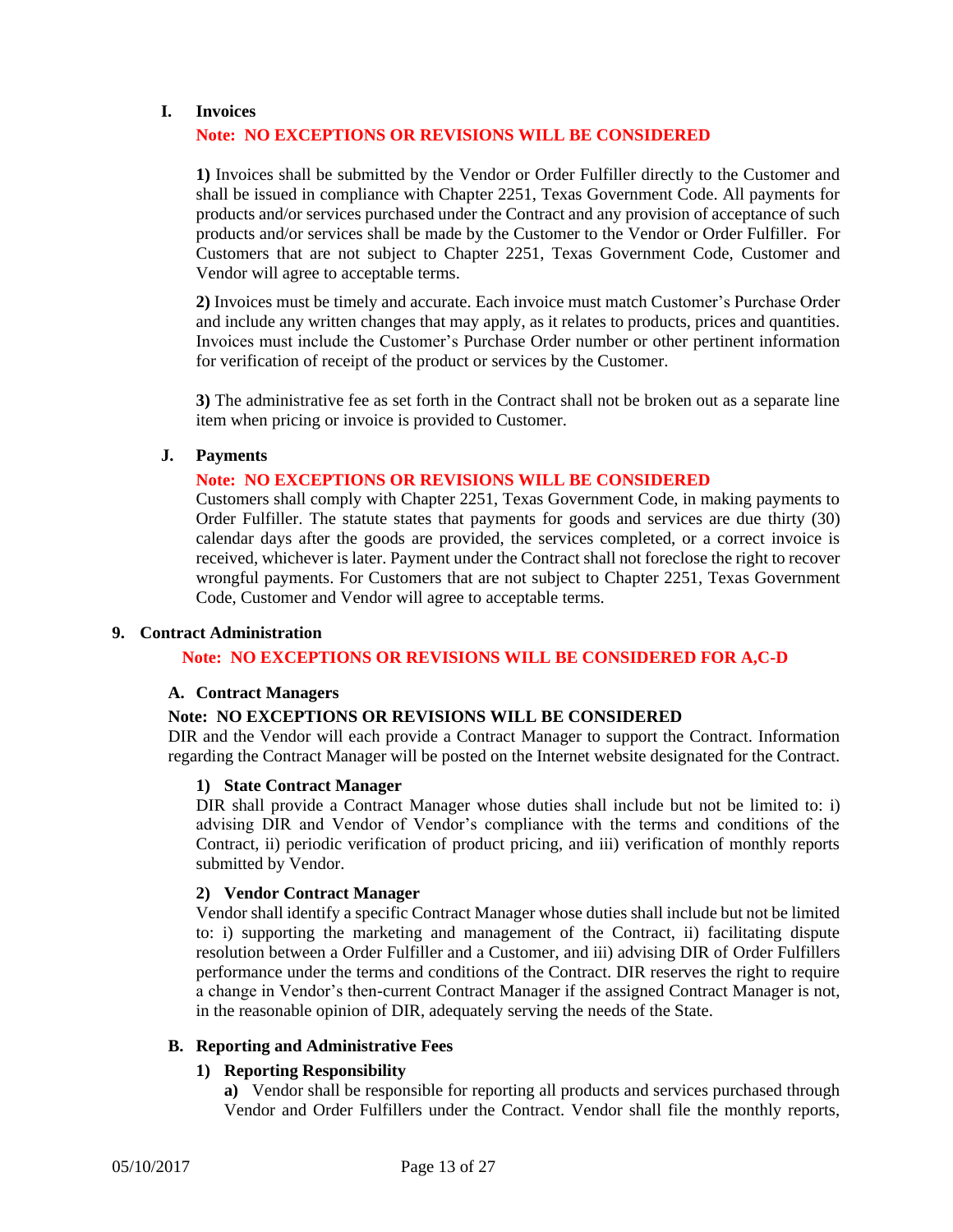subcontract reports, and pay the administrative fees in accordance with the due dates specified in this section.

**b)** DIR shall have the right to verify required reports and to take any actions necessary to enforce its rights under this section, including but not limited to compliance checks of Vendor's applicable Contract. Vendor will provide all required documentation at no cost.

#### <span id="page-16-0"></span>**2) Detailed Monthly Report**

Vendor shall electronically provide DIR with a detailed monthly report in the format required by DIR showing the dollar volume of any and all sales under the Contract for the previous calendar month period. Reports are due on the fifteenth  $(15<sup>th</sup>)$  calendar day of the month following the month of the sale. If the  $15<sup>th</sup>$  calendar day falls on a weekend or state or federal holiday, the report shall be due on the next business day. The monthly report shall include, per transaction: the detailed sales for the period, Customer name, invoice date, invoice number, description, quantity, MSRP or List Price, unit price, extended price, Customer Purchase Order number, contact name, Customer's complete billing address, the estimated administrative fee for the reporting period, subcontractor name, EPEAT designation (if applicable), configuration (if applicable), contract discount percentage, actual discount percentage, negotiated contract price (if fixed price is offered instead of discount off of MSRP), and other information as required by DIR. Each report must contain all information listed above per transaction or the report will be rejected and returned to the Vendor for correction in accordance with this section. Vendor shall report in a manner required by DIR which is subject to change dependent upon DIR's business needs. Failure to do so may result in contract termination.

#### <span id="page-16-1"></span>**3) Historically Underutilized Businesses Subcontract Reports**

**a)** Vendor shall electronically provide each Customer with Vendor's relevant Historically Underutilized Business Subcontracting Report, pursuant to the Contract, as required by Chapter 2161, Texas Government Code. Reports shall also be submitted to DIR.

**b)** Reports shall be due in accordance with the CPA rules.

#### <span id="page-16-2"></span>**4) DIR Administrative Fee**

**a)** The Vendor shall pay an administrative fee to DIR to defray the DIR costs of negotiating, executing, and administering the Contract. The maximum administrative fee is set by the Texas Legislature in the biennial General Appropriations Act. DIR will review Vendor monthly sales reports, close the sales period, and notify the Vendor of the administrative fee no later than the fourteenth  $(14<sup>th</sup>)$  day of the second month following the date of the reported sale. Vendor shall pay the administrative fee by the twenty-fifth  $(25<sup>th</sup>)$ calendar day of the second month following the date of the reported sale. For example, Vendor reports January sales by February 15<sup>th</sup>; DIR closes January sales and notifies Vendor of administrative fee by March  $14<sup>th</sup>$ ; Vendor submits administrative fee for January sales by March 25<sup>th</sup>.

**b)** DIR may change the amount of the administrative fee upon thirty (30) calendar days written notice to Vendor without the need for a formal contract amendment.

**c)** Vendor shall reference the DIR Contract number, reporting period, and administrative fee amount on any remittance instruments.

#### <span id="page-16-3"></span>**5) Accurate and Timely Submission of Reports**

**a)** The reports and administrative fees shall be accurate and timely and submitted in accordance with the due dates specified in this section. Vendor shall correct any inaccurate reports or administrative fee payments within three (3) business days upon written notification by DIR. Vendor shall deliver any late reports or late administrative fee payments within three (3) business days upon written notification by DIR. If Vendor is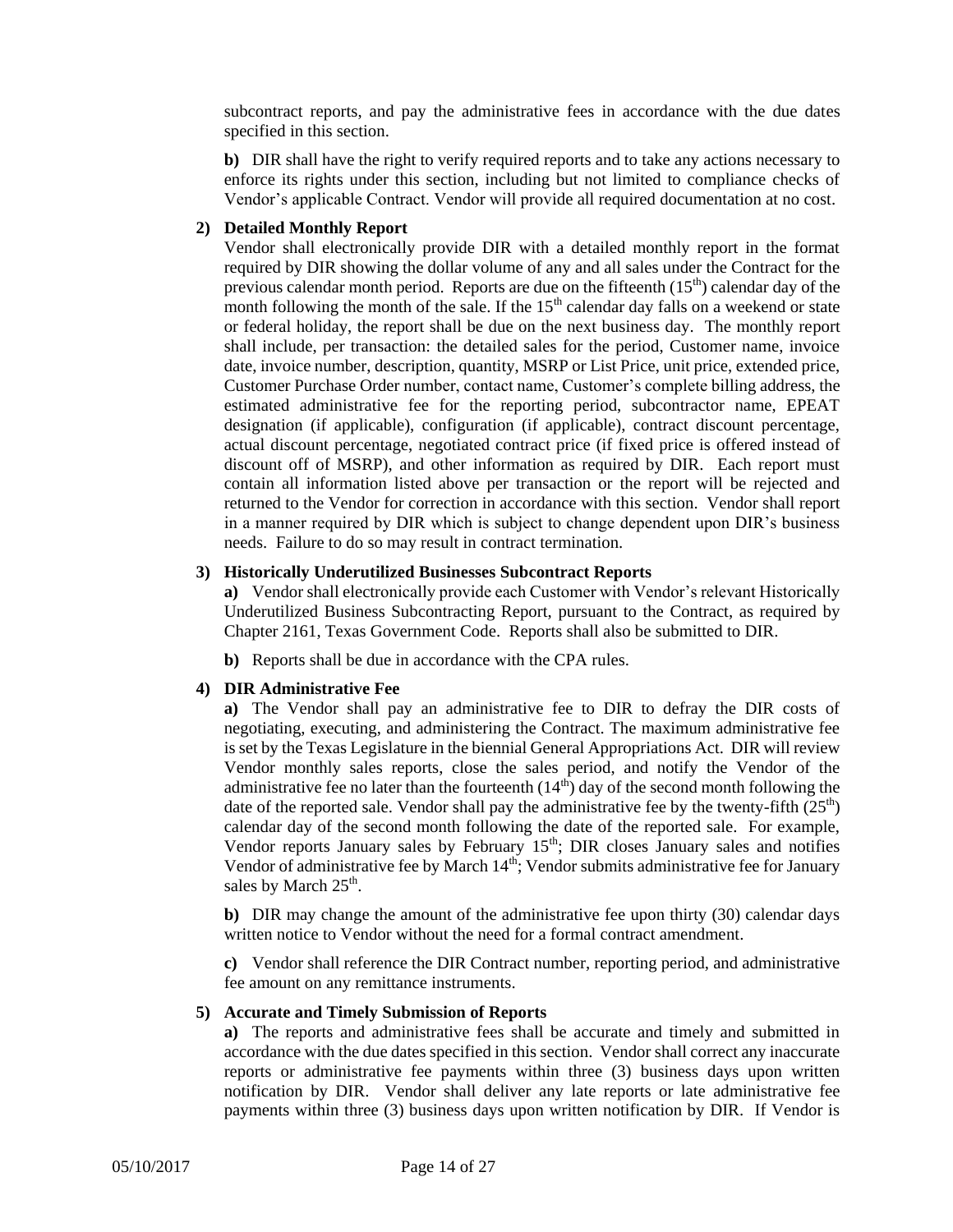unable to correct inaccurate reports or administrative fee payments or deliver late reports and fee payments within three (3) business days, Vendor must contact DIR and provide a corrective plan of action, including the timeline for completion of correction. The corrective plan of action shall be subject to DIR approval.

**b)** Should Vendor fail to correct inaccurate reports or cure the delay in timely delivery of reports and payments within the corrective plan of action timeline, DIR reserves the right to require an independent third party audit of the Vendor's records as specified in C.3 of this Section, at Vendor's expense. DIR will select the auditor (and all payments to auditor will require DIR approval).

Failure to timely submit three (3) reports or administrative fee payments within any rolling twelve (12) month period may, at DIR's discretion, result in the addition of late fees of \$100/day for each day the report or payment is due (up to \$1000/month) or suspension or termination of Vendor's Contract..

#### <span id="page-17-0"></span>**C. Records and Audit**

#### **Note: NO EXCEPTIONS OR REVISIONS WILL BE CONSIDERED IN SUBPARAGRAPH ONE (1)**

**1)** Acceptance of funds under the Contract by Vendor and/or Order Fulfiller acts as acceptance of the authority of the State Auditor's Office, or any successor agency or designee, to conduct an audit or investigation in connection with those funds. Vendor further agrees to cooperate fully with the State Auditor's Office or its successor or designee in the conduct of the audit or investigation, including providing all records requested. Vendor will ensure that this clause concerning the authority to audit funds received indirectly by subcontractors through Vendor or directly by Order Fulfillers and the requirement to cooperate is included in any subcontract or Order Fulfiller contract it awards pertaining to the Contract. Under the direction of the Legislative Audit Committee, a Vendor that is the subject of an audit or investigation by the State Auditor's Office must provide the State Auditor's Office with access to any information the State Auditor's Office considers relevant to the investigation or audit.

**2)** Vendor and Order Fulfillers shall maintain adequate records to establish compliance with the Contract until the later of a period of seven (7) years after termination of the Contract or until full, final and unappealable resolution of all Compliance Check or litigation issues that arise under the Contract. Such records shall include per transaction: the Order Fulfiller's company name if applicable, Customer name, invoice date, invoice number, description, part number, manufacturer, quantity, MSRP or list price, unit price, extended price, Customer Purchase Order number, contact name, Customer's complete billing address, the calculations supporting each administrative fee owed DIR under the Contract, Historically Underutilized Businesses Subcontracting reports, and such other documentation as DIR may request.

**3)** Vendor and/or Order Fulfillers shall grant access to all paper and electronic records, books, documents, accounting procedures, practices, customer records including but not limited to contracts, agreements, purchase orders and statements of work, and any other items relevant to the performance of the Contract to the DIR Internal Audit department or DIR Contract Management staff, including the compliance checks designated by the DIR Internal Audit department, DIR Contract Management staff, the State Auditor's Office, and of the United States, and such other persons or entities designated by DIR for the purposes of inspecting, Compliance Checking and/or copying such books and records. Vendor and/or Order Fulfillers shall provide copies and printouts requested by DIR without charge. DIR shall provide Vendor and/or Order Fulfillers ten (10) business days' notice prior to inspecting, Compliance Checking, and/or copying Vendor's and/or Order Fulfiller's records. Vendor's and/or Order Fulfillers records, whether paper or electronic, shall be made available during regular office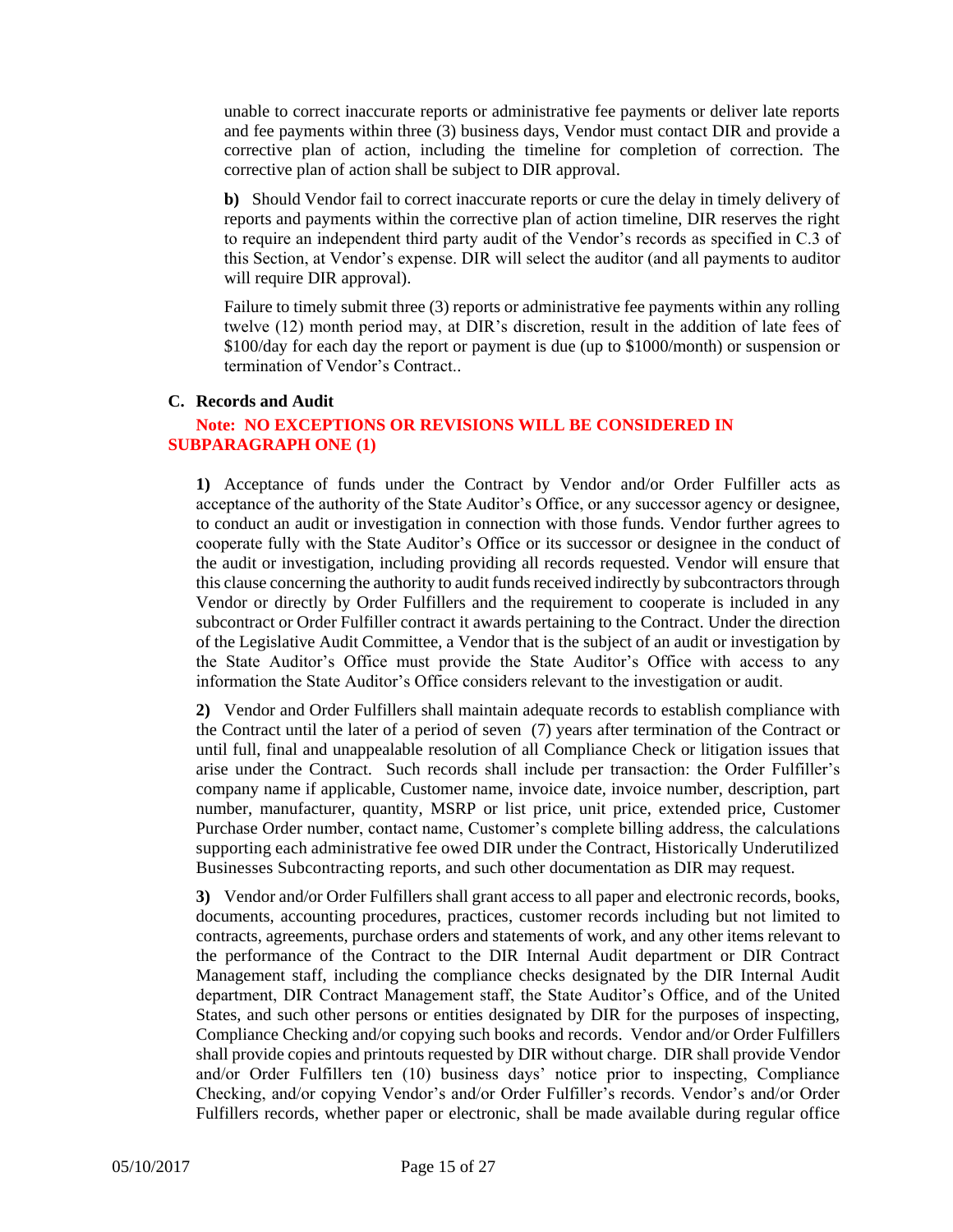hours. Vendor and/or Order Fulfiller personnel familiar with the Vendor's and/or Order Fulfiller's books and records shall be available to the DIR Internal Audit department, or DIR Contract Management staff and designees as needed. Vendor and/or Order Fulfiller shall provide adequate office space to DIR staff during the performance of Compliance Check. If Vendor is found to be responsible for inaccurate reports, DIR may invoice for the reasonable costs of the audit, which Vendor must pay within thirty  $(30)$  calendar days of receipt.

**4)** For procuring State Agencies whose payments are processed by the Texas Comptroller of Public Accounts, the volume of payments made to Order Fulfillers through the Texas Comptroller of Public Accounts and the administrative fee based thereon shall be presumed correct unless Vendor can demonstrate to DIR's satisfaction that Vendor's calculation of DIR's administrative fee is correct.

#### <span id="page-18-0"></span>**D. Contract Administration Notification**

**1)** Prior to execution of the Contract, Vendor shall provide DIR with written notification of the following: i) Vendor Contract Administrator name and contact information, ii) Vendor sales representative name and contact information, and iii) name and contact information of Vendor personnel responsible for submitting reports and payment of administrative fees specified herein.

**2)** Upon execution of the Contract, DIR shall provide Vendor with written notification of the following: i) DIR Contract Administrator name and contact information, and ii) DIR Cooperative Contracts E-Mail Box information.

#### <span id="page-18-2"></span><span id="page-18-1"></span>**10. Vendor Responsibilities**

#### **Note: NO EXCEPTIONS OR REVISIONS WILL BE CONSIDERED IN C-M, O-S, V-W**

#### <span id="page-18-3"></span>**A. Indemnification**

#### **1) INDEPENDENT CONTRACTOR**

VENDOR AGREES AND ACKNOWLEDGES THAT DURING THE EXISTENCE OF THIS CONTRACT, IT IS FURNISHING PRODUCTS AND SERVICES IN THE CAPACITY OF AN INDEPENDENT CONTRACTOR AND THAT VENDOR IS NOT AN EMPLOYEE OF THE CUSTOMER OR THE STATE OF TEXAS.

#### **2) ACTS OR OMISSIONS**

<span id="page-18-4"></span>Vendor shall indemnify and hold harmless the State of Texas and Customers, AND/OR THEIR OFFICERS, AGENTS, EMPLOYEES, REPRESENTATIVES, CONTRACTORS, ASSIGNEES, AND/OR DESIGNEES FROM ANY AND ALL LIABILITY, ACTIONS, CLAIMS, DEMANDS, OR SUITS, AND ALL RELATED COSTS, ATTORNEY FEES, AND EXPENSES arising out of, or resulting from any acts or omissions of the Vendor or its agents, employees, subcontractors, Order Fulfillers, or suppliers of subcontractors in the execution or performance of the Contract and any Purchase Orders issued under the Contract. THE DEFENSE SHALL BE COORDINATED BY VENDOR WITH THE OFFICE OF THE ATTORNEY GENERAL WHEN TEXAS STATE AGENCIES ARE NAMED DEFENDANTS IN ANY LAWSUIT AND VENDOR MAY NOT AGREE TO ANY SETTLEMENT WITHOUT FIRST OBTAINING THE CONCURRENCE FROM THE OFFICE OF THE ATTORNEY GENERAL. VENDOR AND THE CUSTOMER AGREE TO FURNISH TIMELY WRITTEN NOTICE TO EACH OTHER OF ANY SUCH CLAIM.

#### <span id="page-18-5"></span>**3) INFRINGEMENTS**

**a)** Vendor shall indemnify and hold harmless the State of Texas and Customers, AND/OR THEIR EMPLOYEES, AGENTS, REPRESENTATIVES, CONTRACTORS, ASSIGNEES, AND/OR DESIGNEES from any and all third party claims involving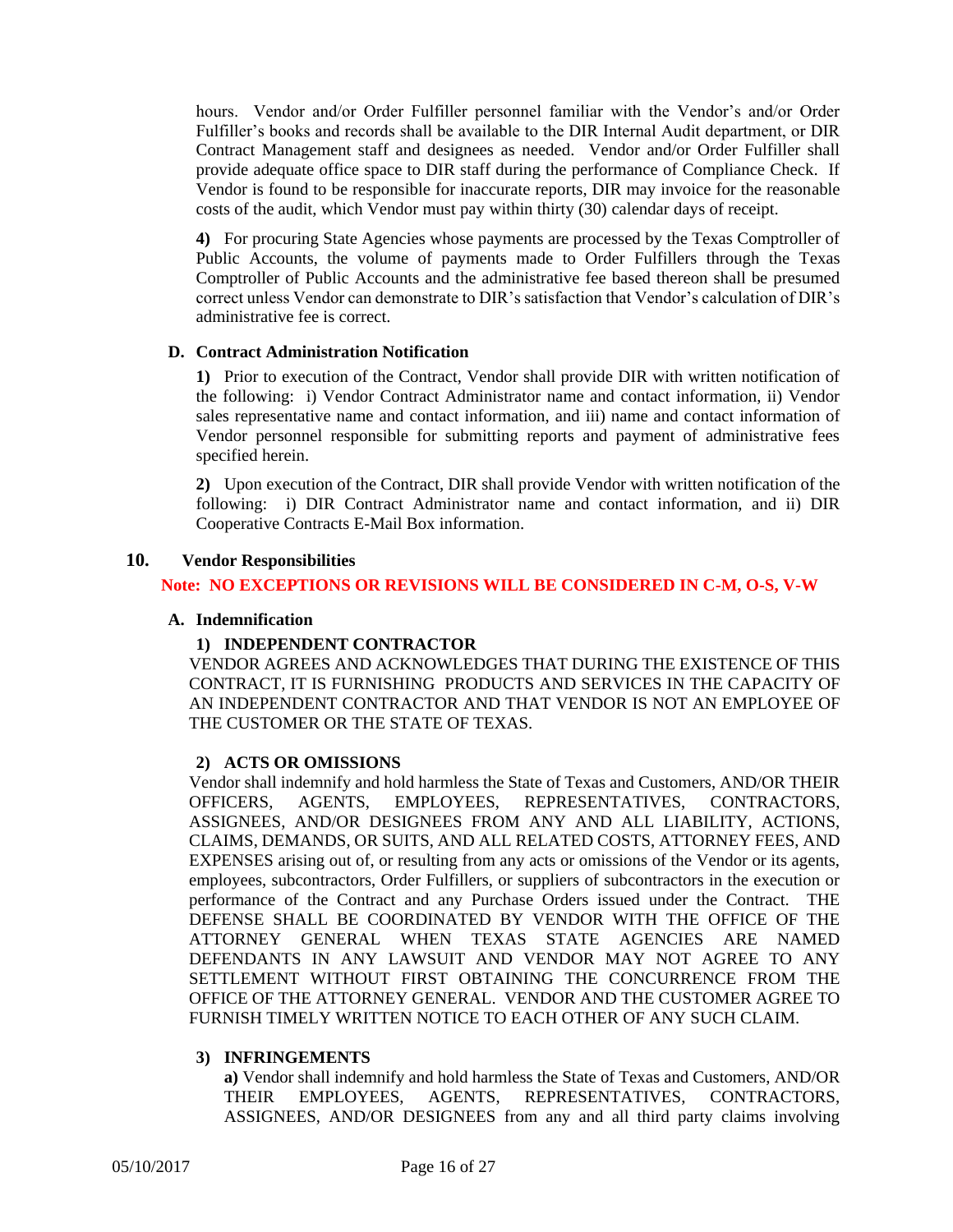infringement of United States patents, copyrights, trade and service marks, and any other intellectual or intangible property rights in connection with the PERFORMANCES OR ACTIONS OF VENDOR PURSUANT TO THIS CONTRACT. VENDOR AND THE CUSTOMER AGREE TO FURNISH TIMELY WRITTEN NOTICE TO EACH OTHER OF ANY SUCH CLAIM. VENDOR SHALL BE LIABLE TO PAY ALL COSTS OF DEFENSE INCLUDING ATTORNEYS' FEES. THE DEFENSE SHALL BE COORDINATED BY VENDOR WITH THE OFFICE OF THE ATTORNEY GENERAL WHEN TEXAS STATE AGENCIES ARE NAMED DEFENDANTS IN ANY LAWSUIT AND VENDOR MAY NOT AGREE TO ANY SETTLEMENT WITHOUT FIRST OBTAINING THE CONCURRENCE FROM THE OFFICE OF THE ATTORNEY GENERAL.

**b)** Vendor shall have no liability under this section if the alleged infringement is caused in whole or in part by: (i) use of the product or service for a purpose or in a manner for which the product or service was not designed, (ii) any modification made to the product without Vendor's written approval, (iii) any modifications made to the product by the Vendor pursuant to Customer's specific instructions, (iv) any intellectual property right owned by or licensed to Customer, or (v) any use of the product or service by Customer that is not in conformity with the terms of any applicable license agreement.

**c)** If Vendor becomes aware of an actual or potential claim, or Customer provides Vendor with notice of an actual or potential claim, Vendor may (or in the case of an injunction against Customer, shall), at Vendor's sole option and expense: (i) procure for the Customer the right to continue to use the affected portion of the product or service, or (ii) modify or replace the affected portion of the product or service with functionally equivalent or superior product or service so that Customer's use is non-infringing.

#### <span id="page-19-0"></span>**4) PROPERTY DAMAGE**

IN THE EVENT OF LOSS, DAMAGE, OR DESTRUCTION OF ANY PROPERTY OF CUSTOMER OR THE STATE DUE TO THE NEGLIGENCE, MISCONDUCT, WRONGFUL ACT OR OMISSION ON THE PART OF THE VENDOR, ITS EMPLOYEES, AGENTS, REPRESENTATIVES, OR SUBCONTRACTORS, THE VENDOR SHALL PAY THE FULL COST OF EITHER REPAIR, RECONSTRUCTION, OR REPLACEMENT OF THE PROPERTY, AT THE CUSTOMER'S SOLE ELECTION. SUCH COST SHALL BE DETERMINED BY THE CUSTOMER AND SHALL BE DUE AND PAYABLE BY THE VENDOR NINETY (90) CALENDAR DAYS AFTER THE DATE OF THE VENDORS RECEIPT FROM THE CUSTOMER OF A WRITTEN NOTICE OF THE AMOUNT DUE.

#### <span id="page-19-1"></span>**B. Taxes/Worker's Compensation/UNEMPLOYMENT INSURANCE**

**1)** VENDOR AGREES AND ACKNOWLEDGES THAT DURING THE EXISTENCE OF THIS CONTRACT, VENDOR SHALL BE ENTIRELY RESPONSIBLE FOR THE LIABILITY AND PAYMENT OF VENDOR'S AND VENDOR'S EMPLOYEES' TAXES OF WHATEVER KIND, ARISING OUT OF THE PERFORMANCES IN THIS CONTRACT. VENDOR AGREES TO COMPLY WITH ALL STATE AND FEDERAL LAWS APPLICABLE TO ANY SUCH PERSONS, INCLUDING LAWS REGARDING WAGES, TAXES, INSURANCE, AND WORKERS' COMPENSATION. THE CUSTOMER AND/OR THE STATE SHALL NOT BE LIABLE TO THE VENDOR, ITS EMPLOYEES, AGENTS, OR OTHERS FOR THE PAYMENT OF TAXES OR THE PROVISION OF UNEMPLOYMENT INSURANCE AND/OR WORKERS' COMPENSATION OR ANY BENEFIT AVAILABLE TO A STATE EMPLOYEE OR EMPLOYEE OF ANOTHER GOVERNMENTAL ENTITY CUSTOMER.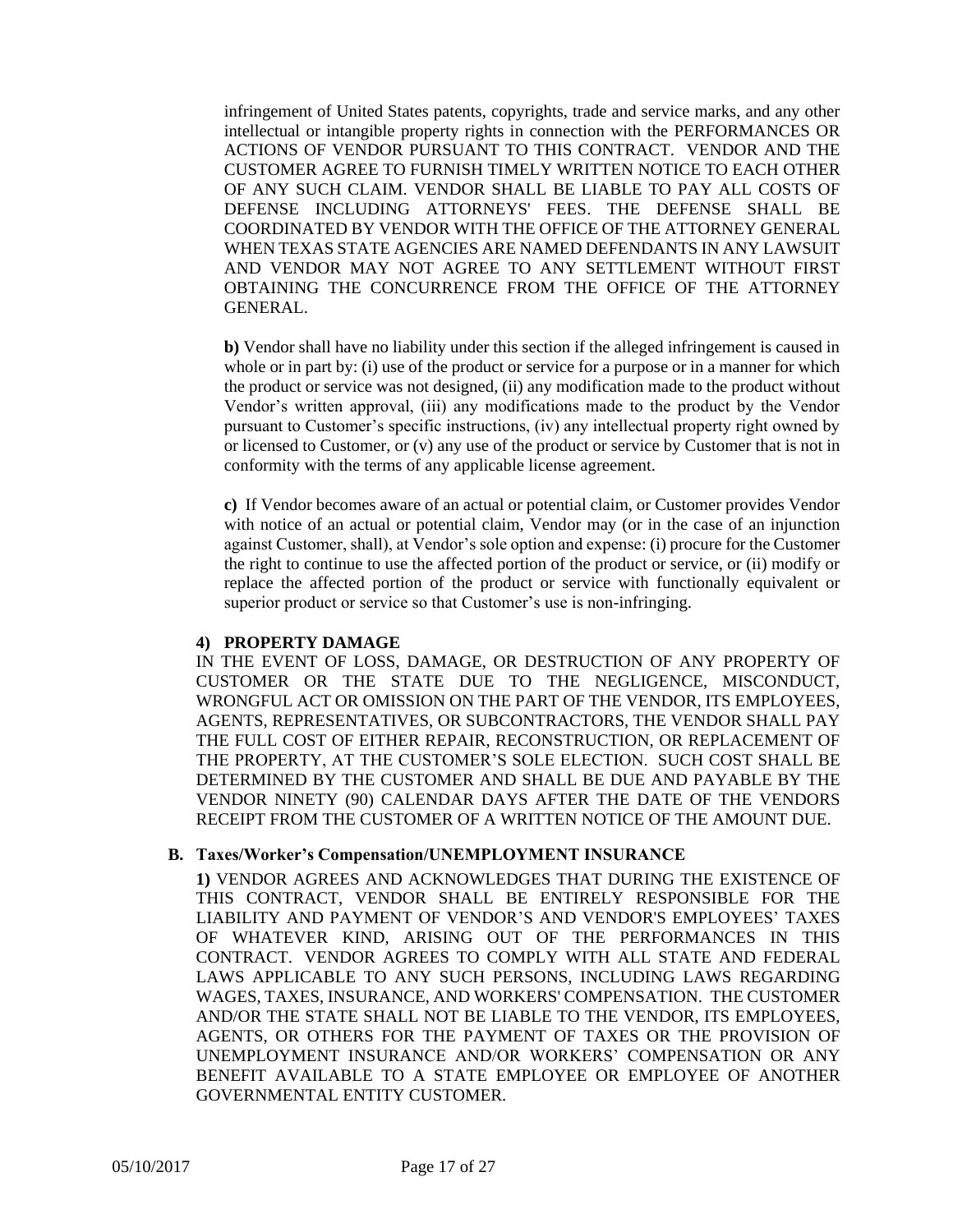**2)** VENDOR AGREES TO INDEMNIFY AND HOLD HARMLESS CUSTOMERS, THE STATE OF TEXAS AND/OR THEIR EMPLOYEES, AGENTS, REPRESENTATIVES, CONTRACTORS, AND/OR ASSIGNEES FROM ANY AND ALL LIABILITY, ACTIONS, CLAIMS, DEMANDS, OR SUITS, AND ALL RELATED COSTS, ATTORNEYS' FEES, AND EXPENSES, RELATING TO TAX LIABILITY, UNEMPLOYMENT INSURANCE AND/OR WORKERS' COMPENSATION IN ITS PERFORMANCE UNDER THIS CONTRACT. VENDOR SHALL BE LIABLE TO PAY ALL COSTS OF DEFENSE INCLUDING ATTORNEYS' FEES. THE DEFENSE SHALL BE COORDINATED BY VENDOR WITH THE OFFICE OF THE ATTORNEY GENERAL WHEN TEXAS STATE AGENCIES ARE NAMED DEFENDANTS IN ANY LAWSUIT AND VENDOR MAY NOT AGREE TO ANY SETTLEMENT WITHOUT FIRST OBTAINING THE CONCURRENCE FROM THE OFFICE OF THE ATTORNEY GENERAL. VENDOR AND THE CUSTOMER AGREE TO FURNISH TIMELY WRITTEN NOTICE TO EACH OTHER OF ANY SUCH CLAIM.

#### <span id="page-20-0"></span>**C. Vendor Certifications**

#### **Note: NO EXCEPTIONS OR REVISIONS WILL BE CONSIDERED**

Vendor certifies on behalf of Vendor and its designated Order Fulfillers that they:

- (i) have not given, offered to give, and do not intend to give at any time hereafter any economic opportunity, future employment, gift, loan, gratuity, special discount, trip, favor, or service to a public servant in connection with the Contract;
- (ii) are not currently delinquent in the payment of any franchise tax owed the State and are not ineligible to receive payment under §231.006 of the Texas Family Code and acknowledge the Contract may be terminated and payment withheld if this certification is inaccurate;
- (iii) neither they, nor anyone acting for them, have violated the antitrust laws of the United States or the State, nor communicated directly or indirectly to any competitor or any other person engaged in such line of business for the purpose of obtaining an unfair price advantage;
- (iv) have not received payment from DIR or any of its employees for participating in the preparation of the Contract;
- (v) under Section 2155.004, Texas Government Code, the vendor certifies that the individual or business entity named in this bid or contract is not ineligible to receive the specified contract and acknowledges that this contract may be terminated and payment withheld if this certification is inaccurate;
- (vi) to the best of their knowledge and belief, there are no suits or proceedings pending or threatened against or affecting them, which if determined adversely to them will have a material adverse effect on the ability to fulfill their obligations under the Contract;
- (vii) Vendor and its principals are not suspended or debarred from doing business with the federal government as listed in the *System for Award Management (SAM)* maintained by the General Services Administration;
- (viii) as of the effective date of the Contract, are not listed in the prohibited vendors list authorized by Executive Order #13224, *"Blocking Property and Prohibiting Transactions with Persons Who Commit, Threaten to Commit, or Support Terrorism",* published by the United States Department of the Treasury, Office of Foreign Assets Control;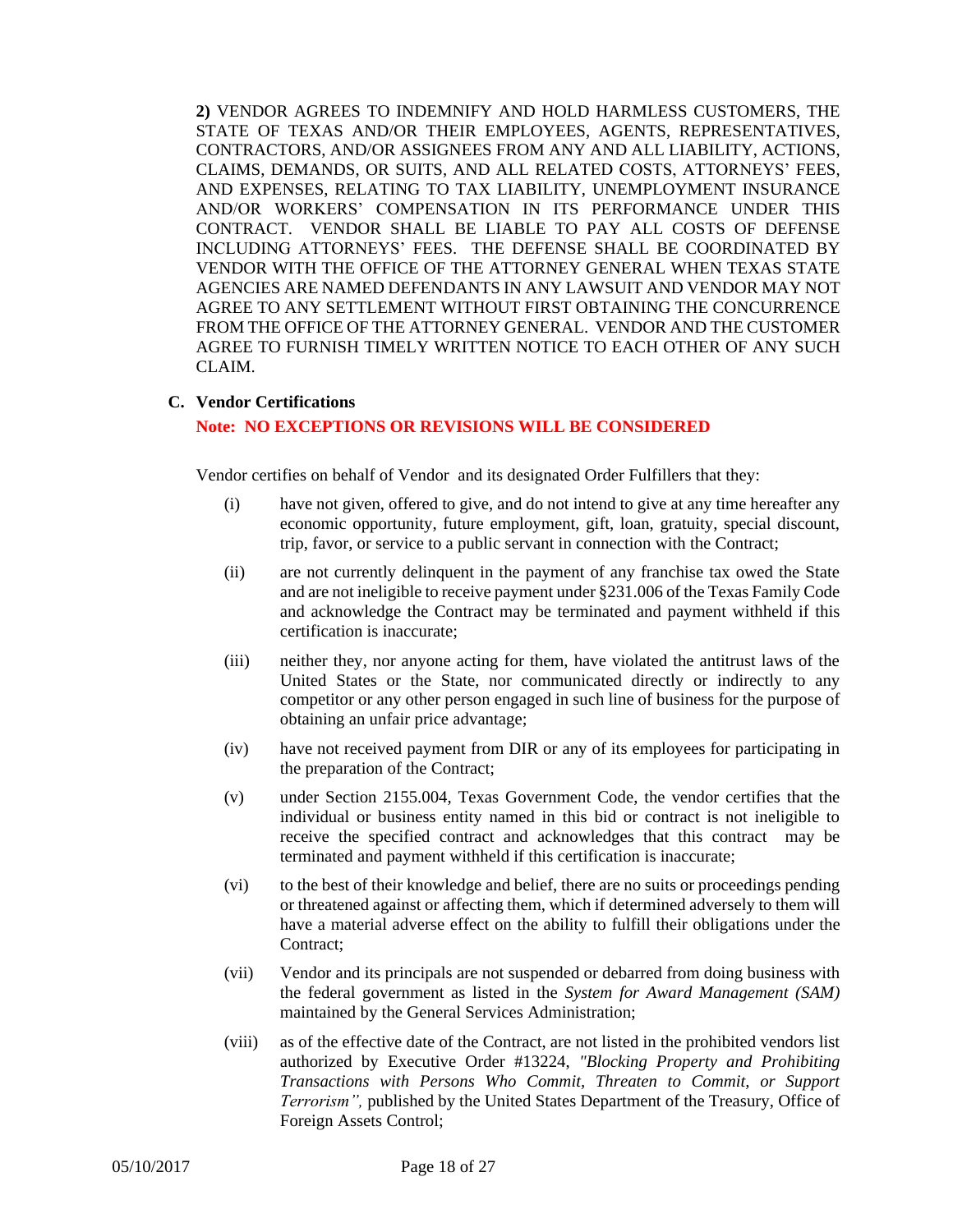- (ix) Vendor represents and warrants that, for its performance of this contract, it shall purchase products and materials produced in the State of Texas when available at the price and time comparable to products and materials produced outside the state, to the extent that such is required under Texas Government Code, Section 2155.4441;
- (x) agrees that all equipment and materials used in fulfilling the requirements of this contract are of high-quality and consistent with or better than applicable industry standards, if any. All Works and Services performed pursuant to this Contract shall be of high professional quality and workmanship and according consistent with or better than applicable industry standards, if any;
- (xi) to the extent applicable to this scope of this Contract, Vendor hereby certifies that it is in compliance with Subchapter Y, Chapter 361, Health and Safety Code related to the Computer Equipment Recycling Program and its rules, 30 TAC Chapter 328;
- (xii) agree that any payments due under this contract will be applied towards any debt, including but not limited to delinquent taxes and child support that is owed to the State of Texas;
- (xiii) are in compliance Section 669.003, Texas Government Code, relating to contracting with executive head of a state agency;
- (xiv) represent and warrant that the provision of goods and services or other performance under the Contract will not constitute an actual or potential conflict of interest and certify that they will not reasonably create the appearance of impropriety, and, if these facts change during the course of the Contract, certify they shall disclose the actual or potential conflict of interest and any circumstances that create the appearance of impropriety;
- (xv) under Section 2155.006, and Section [2261.053,](http://www.statutes.legis.state.tx.us/GetStatute.aspx?Code=GV&Value=2261.053&Date=12/11/2015) Texas Government Code, are not ineligible to receive the specified contract and acknowledge that this contract may be terminated and payment withheld if this certification is inaccurate;
- (xvi) have complied with the Section 556.0055, Texas Government Code, restriction on lobbying expenditures. In addition, they acknowledge the applicability of §2155.444 and §2155.4441, Texas Government Code, in fulfilling the terms of the Contract; and
- (xvii) represent and warrant that the Customer's payment and their receipt of appropriated or other funds under this Agreement are not prohibited by Sections 556.005 or Section 556.008, Texas Government Code.

During the term of the Contract, Vendor shall, for itself and on behalf of its Order Fulfillers, promptly disclose to DIR all changes that occur to the foregoing certifications, representations and warranties. Vendor covenants to fully cooperate in the development and execution of resulting documentation necessary to maintain an accurate record of the certifications, representations and warranties.

In addition, Vendor understands and agrees that if Vendor responds to certain Customer pricing requests or Statements of Work, then, in order to contract with the Customer, Vendor may be required to comply with additional terms and conditions or certifications that an individual customer may require due to state and federal law (e.g., privacy and security requirements).

#### <span id="page-21-0"></span>**D. Ability to Conduct Business in Texas**

#### **Note: NO EXCEPTIONS OR REVISIONS WILL BE CONSIDERED**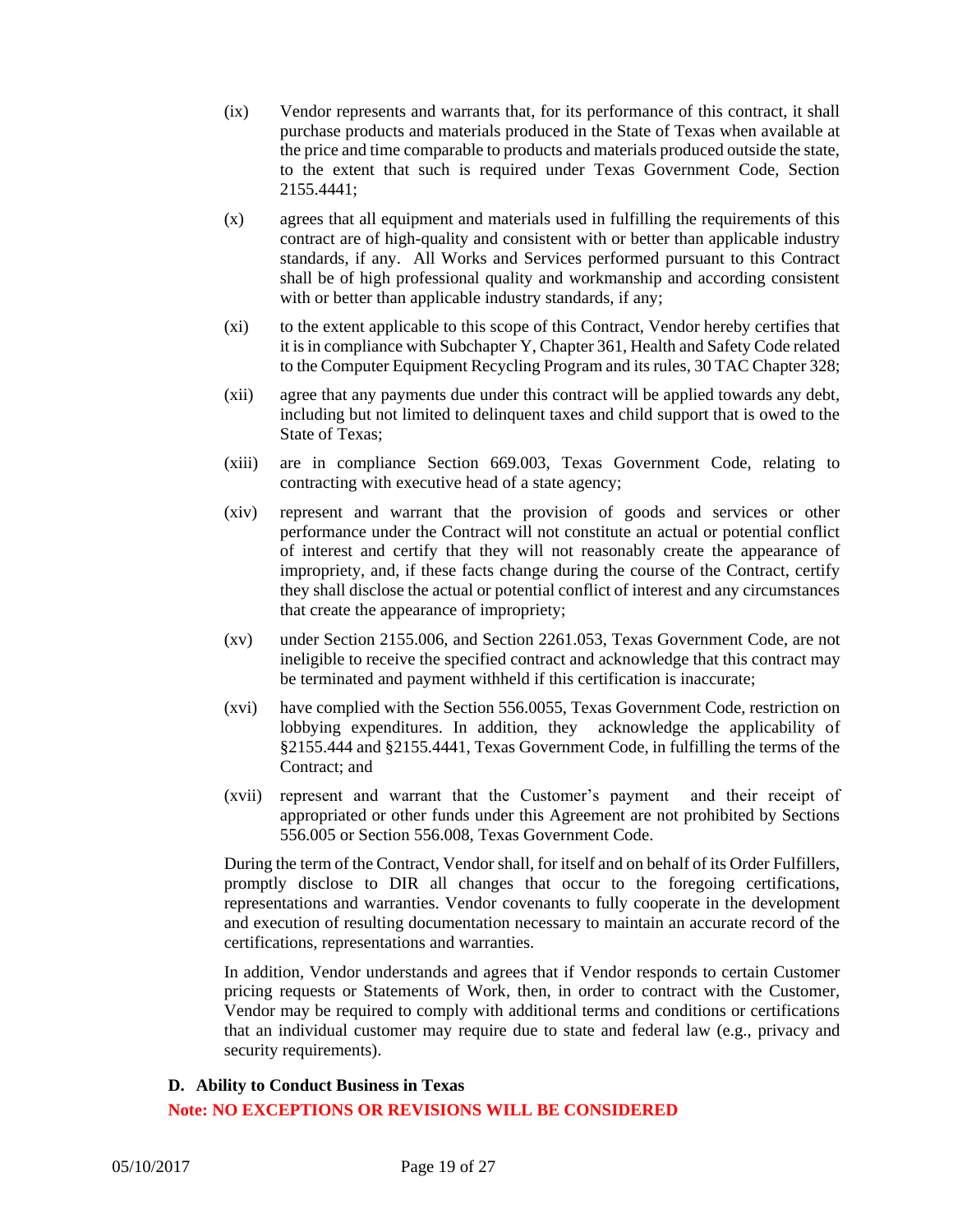Vendor and its Order Fulfiller shall be authorized and validly existing under the laws of its state of organization, and shall be authorized to do business in the State of Texas in accordance with Texas Business Organizations Code, Title 1, Chapter 9.

#### <span id="page-22-0"></span>**E. Equal Opportunity Compliance**

#### **Note: NO EXCEPTIONS OR REVISIONS WILL BE CONSIDERED**

Vendor agrees to abide by all applicable laws, regulations, and executive orders pertaining to equal employment opportunity, including federal laws and the laws of the State in which its primary place of business is located. In accordance with such laws, regulations, and executive orders, the Vendor agrees that no person in the United States shall, on the grounds of race, color, religion, national origin, sex, age, veteran status or handicap, be excluded from employment with or participation in, be denied the benefits of, or be otherwise subjected to discrimination under any program or activity performed by Vendor under the Contract. If Vendor is found to be not in compliance with these requirements during the term of the Contract, Vendor agrees to take appropriate steps to correct these deficiencies. Upon request, Vendor will furnish information regarding its nondiscriminatory hiring and promotion policies, as well as specific information on the composition of its principals and staff, including the identification of minorities and women in management or other positions with discretionary or decision-making authority.

#### <span id="page-22-1"></span>**F. Use of Subcontractors**

#### **Note: NO EXCEPTIONS OR REVISIONS WILL BE CONSIDERED**

If Vendor uses any subcontractors in the performance of this Contract, Vendor must make a good faith effort in the submission of its Subcontracting Plan in accordance with the State's Policy on Utilization of Historically Underutilized Businesses (HUB). A revised Subcontracting Plan approved by DIR's HUB Office shall be required before Vendor can engage additional subcontractors in the performance of this Contract. A revised Subcontracting Plan approved by DIR's HUB Office shall be required before Vendor can remove subcontractors currently engaged in the performance of this Contract. Vendor shall remain solely responsible for the performance of its obligations under the Contract.

#### <span id="page-22-2"></span>**G. Responsibility for Actions**

#### **Note: NO EXCEPTIONS OR REVISIONS WILL BE CONSIDERED**

**1)** Vendor is solely responsible for its actions and those of its agents, employees, or subcontractors, and agrees that neither Vendor nor any of the foregoing has any authority to act or speak on behalf of DIR or the State.

**2)** Vendor, for itself and on behalf of its subcontractors, shall report to DIR promptly when the disclosures under Certification Statement of Exhibit A to the RFO and/or Section 10.C. (xiii), Vendor Certifications of this Appendix A to the Contract change. Vendor covenants to fully cooperate with DIR to update and amend the Contract to accurately disclose the status of conflicts of interest.

#### <span id="page-22-3"></span>**H. Confidentiality**

#### **Note: NO EXCEPTIONS OR REVISIONS WILL BE CONSIDERED**

**1)** Vendor acknowledges that DIR and Customers that are governmental bodies as defined by Texas Government Code, Section 552.003 are subject to the Texas Public Information Act. Vendor also acknowledges that DIR and Customers that are governmental bodies will comply with the Public Information Act, and with all opinions of the Texas Attorney General's office concerning this Act.

**2)** Under the terms of the Contract, DIR may provide Vendor with information related to Customers. Vendor shall not re-sell or otherwise distribute or release Customer information to any party in any manner.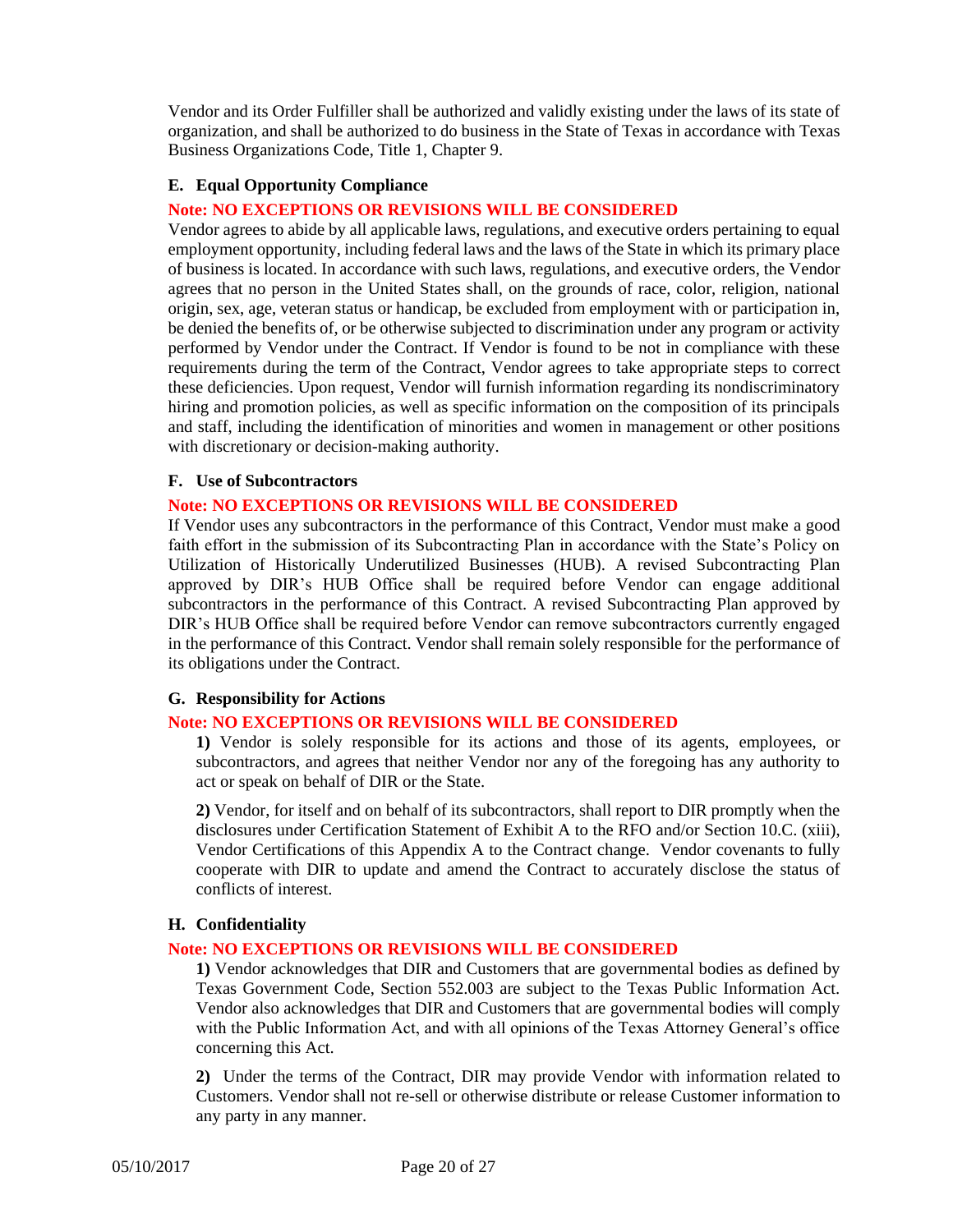#### <span id="page-23-0"></span>**I. Security of Premises, Equipment, Data and Personnel**

#### **Note: NO EXCEPTIONS OR REVISIONS WILL BE CONSIDERED**

Vendor and/or Order Fulfiller may, from time to time during the performance of the Contract, have access to the personnel, premises, equipment, and other property, including data, files and /or materials (collectively referred to as "Data") belonging to the Customer. Vendor and/or Order Fulfiller shall use their best efforts to preserve the safety, security, and the integrity of the personnel, premises, equipment, Data and other property of the Customer, in accordance with the instruction of the Customer. Vendor and/or Order Fulfiller shall be responsible for damage to Customer's equipment, workplace, and its contents when such damage is caused by its employees or subcontractors. If a Vendor and/or Order Fulfiller fails to comply with Customer's security requirements, then Customer may immediately terminate its Purchase Order and related Service Agreement.

#### <span id="page-23-1"></span>**J. Background and/or Criminal History Investigation**

#### **Note: NO EXCEPTIONS OR REVISIONS WILL BE CONSIDERED**

Prior to commencement of any services, background and/or criminal history investigation of the Vendor and/or Order Fulfiller's employees and subcontractors who will be providing services to the Customer under the Contract may be performed by the Customer.. Should any employee or subcontractor of the Vendor and/or Order Fulfiller who will be providing services to the Customer under the Contract not be acceptable to the Customer as a result of the background and/or criminal history check, then Customer may immediately terminate its Purchase Order and related Service Agreement or request replacement of the employee or subcontractor in question.

#### <span id="page-23-2"></span>**K. Limitation of Liability**

#### **Note: NO EXCEPTIONS OR REVISIONS WILL BE CONSIDERED**

For any claims or cause of action arising under or related to the Contract: i) to the extend permitted by the Constitution and the laws of the State, none of the parties shall be liable to the other for punitive, special, or consequential damages, even if it is advised of the possibility of such damages; and ii) Vendor's liability for damages of any kind to the Customer shall be limited to the total amount paid to Vendor under the Contract during the twelve months immediately preceding the accrual of the claim or cause of action. However, this limitation of Vendor's liability shall not apply to claims of bodily injury; violation of intellectual property rights including but not limited to patent, trademark, or copyright infringement; indemnification requirements under this Contract; and violation of State or Federal law including but not limited to disclosures of confidential information and any penalty of any kind lawfully assessed as a result of such violation.

#### <span id="page-23-3"></span>**L. Overcharges**

#### **Note: NO EXCEPTIONS OR REVISIONS WILL BE CONSIDERED**

Vendor hereby assigns to DIR any and all of its claims for overcharges associated with this contract which arise under the antitrust laws of the United States, 15 U.S.C.A. Section 1, et seq., and which arise under the antitrust laws of the State of Texas, Tex. Bus. and Comm. Code Section 15.01, et seq.

#### <span id="page-23-4"></span>**M. Prohibited Conduct**

#### **Note: NO EXCEPTIONS OR REVISIONS WILL BE CONSIDERED**

Vendor represents and warrants that, to the best of its knowledge as of the date of this certification, neither Vendor nor any Order Fulfiller, subcontractor, firm, corporation, partnership, or institution represented by Vendor, nor anyone acting for such Order Fulfiller, subcontractor, firm, corporation or institution has: (1) violated the antitrust laws of the State of Texas under Texas Business  $\&$ Commerce Code, Chapter 15, or the federal antitrust laws; or (2) communicated its response to the Request for Offer directly or indirectly to any competitor or any other person engaged in such line of business during the procurement for the Contract.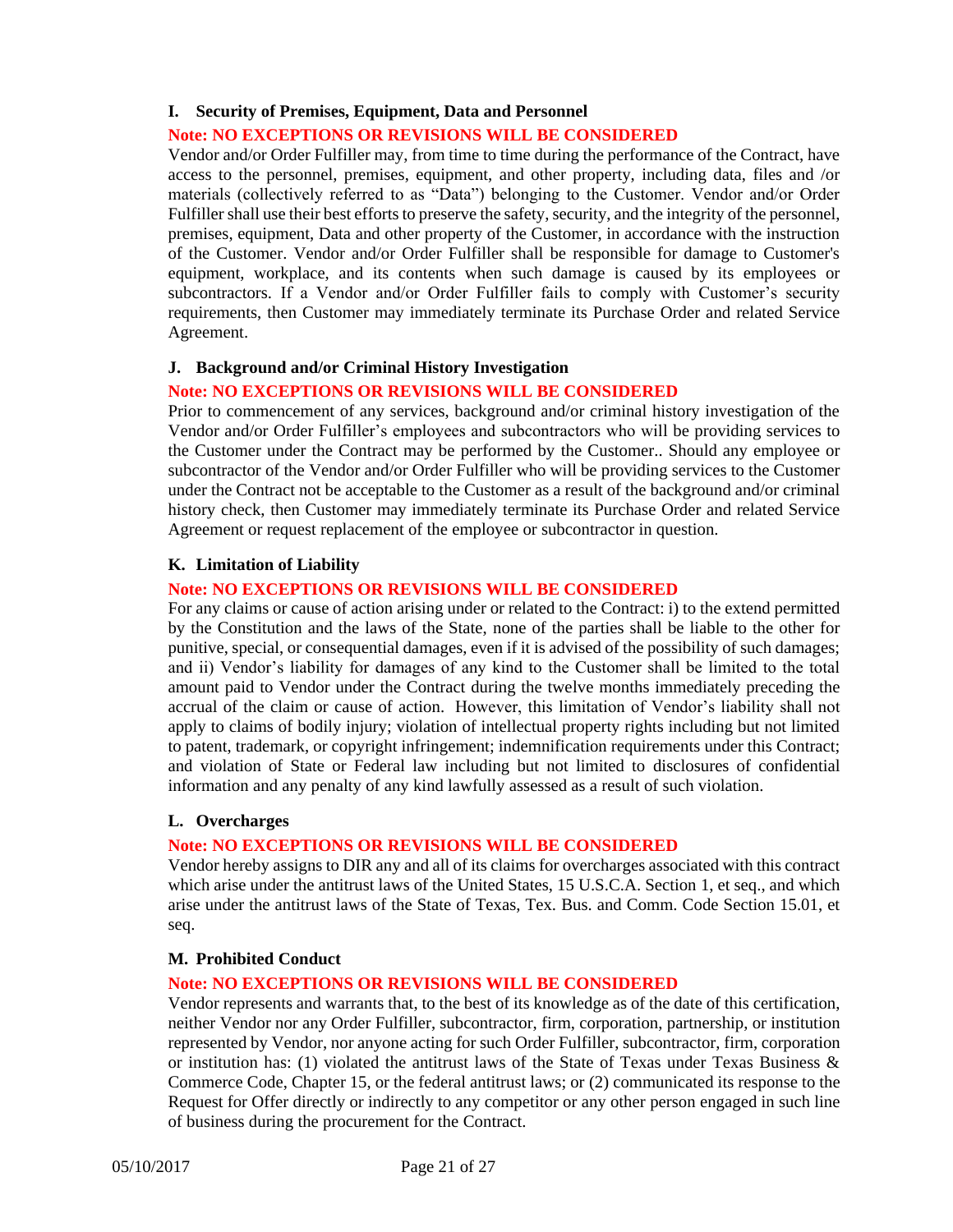#### <span id="page-24-0"></span>**N. Required Insurance Coverage**

As a condition of this Contract with DIR, Vendor shall provide the listed insurance coverage within 5 business days of execution of the Contract if the Vendor is awarded services which require that Vendor's employees perform work at any Customer premises and/or use employer vehicles to conduct work on behalf of Customers. In addition, when engaged by a Customer to provide services on Customer premises, the Vendor shall, at its own expense, secure and maintain the insurance coverage specified herein, and shall provide proof of such insurance coverage to the related Customer within five (5) business days following the execution of the Purchase Order. Vendor may not begin performance under the Contract and/or a Purchase Order until such proof of insurance coverage is provided to, and approved by, DIR and the Customer. All required insurance must be issued by companies that have an A rating and a Financial Size Category Class of VII from A.M. Best and are licensed in the State of Texas and authorized to provide the corresponding coverage. The Customer and DIR will be named as Additional Insureds on all required coverage. Required coverage must remain in effect through the term of the Contract and each Purchase Order issued to Vendor there under. The minimum acceptable insurance provisions are as follows:

#### **1) Commercial General Liability**

Commercial General Liability must include \$1,000,000 per occurrence for Bodily Injury and Property Damage, with a separate aggregate limit of \$2,000,000; Medical Expense per person of \$5,000; Personal Injury and Advertising Liability of \$1,000,000; Products/Completed Operations Aggregate Limit of \$2,000,000; and Damage to Premises Rented: \$50,000. Agencies may require additional Umbrella/Excess Liability insurance. The policy shall contain the following provisions:

- a) Blanket contractual liability coverage for liability assumed under the Contract;
- b) Independent Contractor coverage;
- c) State of Texas, DIR and Customer listed as an additional insured; and
- d) Waiver of Subrogation

#### **2) Workers' Compensation Insurance**

**WORKERS' COMPENSATION INSURANCE AND EMPLOYERS' LIABILITY COVERAGE MUST INCLUDE LIMITS CONSISTENT WITH STATUTORY BENEFITS OUTLINED IN THE TEXAS WORKERS' COMPENSATION ACT (ART. 8308-1.01 ET SEQ. TEX. REV. CIV. STAT) AND MINIMUM POLICY LIMITS FOR EMPLOYERS' LIABILITY OF \$1,000,000 BODILY INJURY PER ACCIDENT, \$1,000,000 BODILY INJURY DISEASE PER EMPLOYEE AND \$1,000,000 PER DISEASE POLICY LIMIT.** 

#### **3) Business Automobile Liability Insurance**

Business Automobile Liability Insurance must cover all owned, non-owned and hired vehicles with a minimum combined single limit of \$500,000 per occurrence for bodily injury and property damage. The policy shall contain the following endorsements in favor of DIR and/or Customer:

- a) Waiver of Subrogation; and
- b) Additional Insured.

#### <span id="page-24-1"></span>**O. Use of State Property**

#### **Note: NO EXCEPTIONS OR REVISIONS WILL BE CONSIDERED**

Vendor is prohibited from using the Customer's equipment, the customer's location, or any other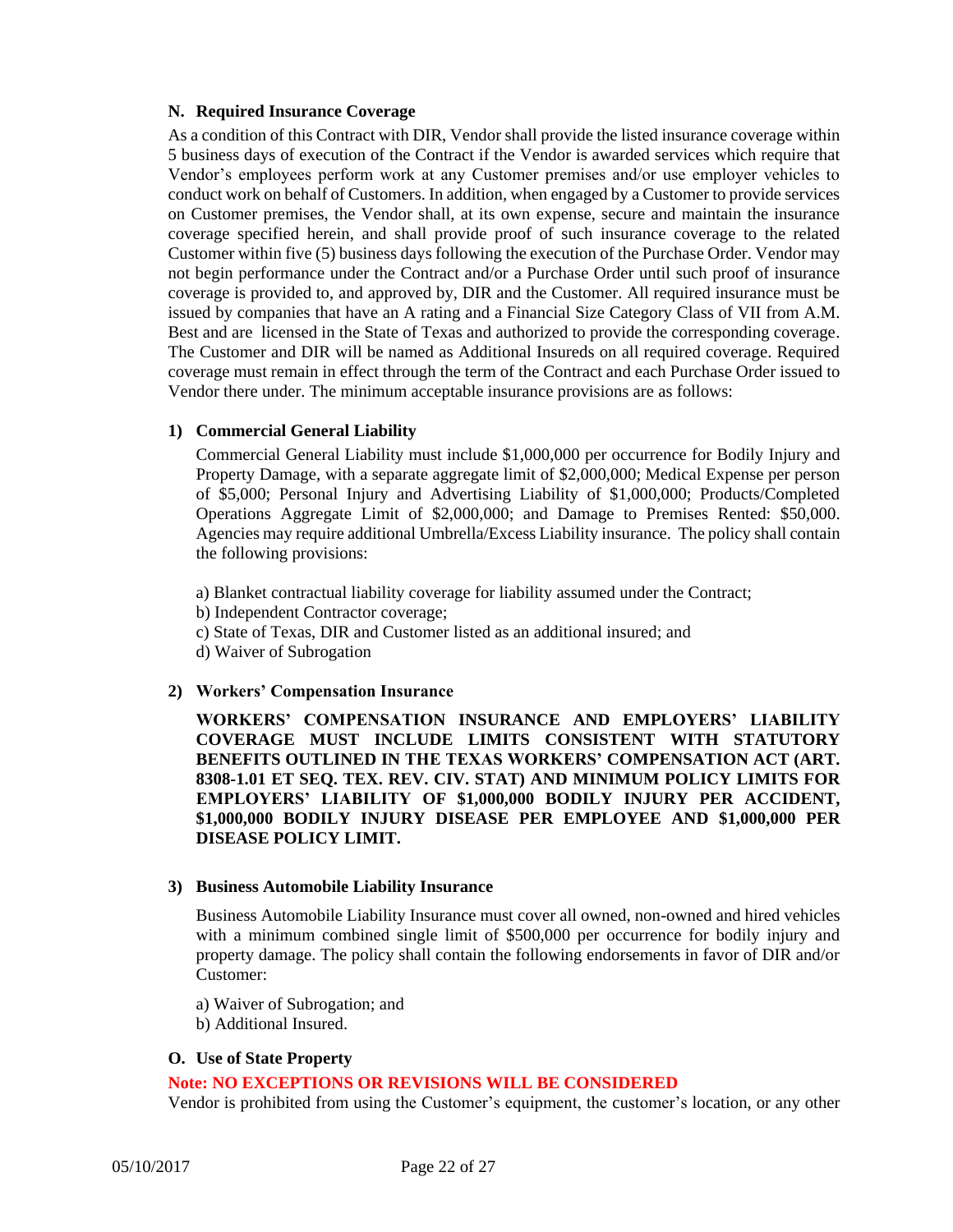resources of the Customer or the State for any purpose other than performing services under this Agreement. For this purpose, equipment includes, but is not limited to, copy machines, computers and telephones using State long distance services. Any charges incurred by Vendor using the Customer's equipment for any purpose other than performing services under this Agreement must be fully reimbursed by Vendor to the Customer immediately upon demand by the Customer. Such use shall constitute breach of contract and may result in termination of the contract and other remedies available to DIR and Customer under the contract and applicable law.

#### <span id="page-25-0"></span>**P. Immigration**

#### **Note: NO EXCEPTIONS OR REVISIONS WILL BE CONSIDERED**

The Vendor shall comply with all requirements related to federal immigration laws and regulations, to include but not be limited to, the Immigration and Reform Act of 1986, the Illegal Immigration Reform and Immigrant Responsibility Act of 1996 ("IIRIRA") and the Immigration Act of 1990 (8 U.S.C.1101, et seq.) regarding employment verification and retention of verification forms for any individual(s) who will perform any labor or services under this Contract.

Pursuant to Executive Order No. RP-80, issued by the Governor of Texas on December 3, 2014, and as subsequently clarified, the Vendor shall, as a condition of this Contract, also comply with the United States Department of Homeland Security<sup>1</sup>s E-Verify system to determine the eligibility of:

- all persons 1) to whom the E-Verify system applies, and 2) who are hired by the Vendor during the term of this Contract to perform duties within Texas; and
- all subcontractors' employees 1) to whom the E-Verify system applies, and 2) who are hired by the subcontractor during the term of this Contract and assigned by the subcontractor to perform work pursuant to this Contract.

The Vendor shall require its subcontractors to comply with the requirements of this Section and the Vendor is responsible for the compliance of its subcontractors. Nothing herein is intended to exclude compliance by Vendor and its subcontractors with all other relevant federal immigration statutes and regulations promulgated pursuant thereto.

#### <span id="page-25-1"></span>**Q. Public Disclosure**

#### **Note: NO EXCEPTIONS OR REVISIONS WILL BE CONSIDERED**

No public disclosures or news releases pertaining to this contract shall be made by Vendor without prior written approval of DIR.

#### <span id="page-25-2"></span>**R. Product and/or Services Substitutions**

### **Note: NO EXCEPTIONS OR REVISIONS WILL BE CONSIDERED**

Substitutions are not permitted without the written permission of DIR or Customer.

#### <span id="page-25-3"></span>**S. Secure Erasure of Hard Disk Products and/or Services**

#### **Note: NO EXCEPTIONS OR REVISIONS WILL BE CONSIDERED**

Vendor agrees that all products and/or services equipped with hard disk drives (i.e. computers, telephones, printers, fax machines, scanners, multifunction devices, etc.) shall have the capability to securely erase data written to the hard drive prior to final disposition of such products and/or services, either at the end of the Customer's Managed Services product's useful life or the end of the related Customer Managed Services Agreement for such products and/ services, in accordance with 1 TAC 202.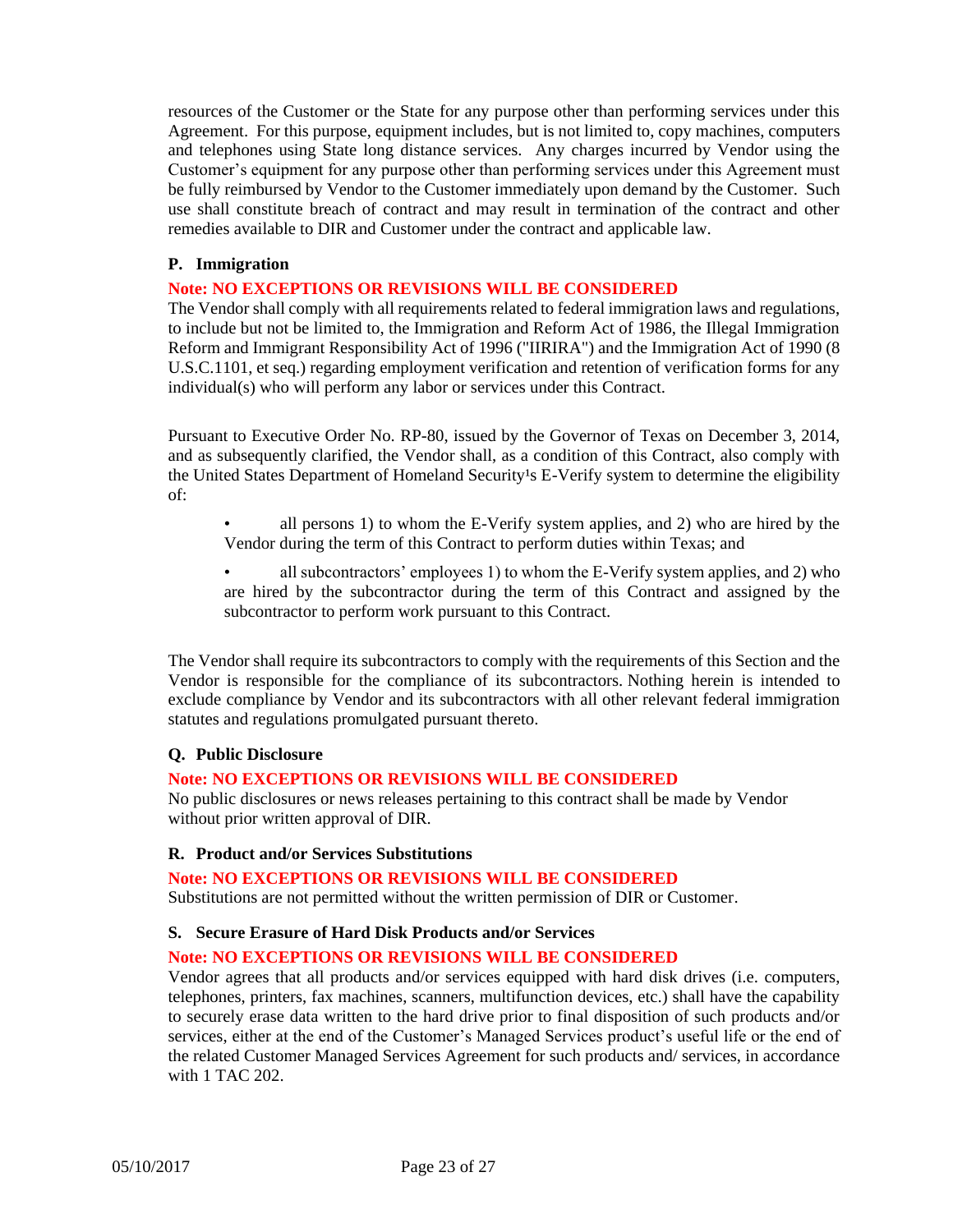#### <span id="page-26-0"></span>**T. Deceptive Trade Practices; Unfair Business Practices**

**1)** Vendor represents and warrants that neither Vendor nor any of its Subcontractors has been (i) found liable in any administrative hearing, litigation or other proceeding of Deceptive Trade Practices violations as defined under Chapter 17, Texas Business & Commerce Code, or (ii) has outstanding allegations of any Deceptive Trade Practice pending in any administrative hearing, litigation or other proceeding.

**2)** Vendor certifies that it has no officers who have served as officers of other entities who (i) have been found liable in any administrative hearing, litigation or other proceeding of Deceptive Trade Practices violations or (ii) have outstanding allegations of any Deceptive Trade Practice pending in any administrative hearing, litigation or other proceeding.

#### <span id="page-26-1"></span>**U. Drug Free Workplace Policy**

Vendor shall comply with the applicable provisions of the Drug-Free Work Place Act of 1988 (41 U.S.C. §§8101-8106) and maintain a drug-free work environment; and the final rule, government-wide requirements for drug-free work place (Financial Assistance), issued by the Office of Management and Budget (2 C.F.R. Part 182) to implement the provisions of the Drug-Free Work Place Act of 1988 is incorporated by reference and the contractor shall comply with the relevant provisions thereof, including any amendments to the final rule that may hereafter be issued.

#### <span id="page-26-2"></span>**V. Accessibility of Public Information**

#### **Note: NO EXCEPTIONS OR REVISIONS WILL BE CONSIDERED**

**1)** Pursuant to S.B. 1368 of the 83rd Texas Legislature, Regular Session, Vendor is required to make any information created or exchanged with the State pursuant to this Contract, and not otherwise excepted from disclosure under the Texas Public Information Act, available in a format that is accessible by the public at no additional charge to the State.

**2)** Each State government entity should supplement the provision set forth in Subsection 1, above, with the additional terms agreed upon by the parties regarding the specific format by which the Vendor is required to make the information accessible by the public.

#### <span id="page-26-3"></span>**W. Vendor Reporting Requirements**

#### **Note: NO EXCEPTIONS OR REVISIONS WILL BE CONSIDERED**

Vendor shall comply with Subtitle C, Title 5, Business & Commerce Code, Chapter 109 as added by HB 2539 of the 83<sup>rd</sup> Texas Legislature, Regular Session, requiring computer technicians to report images of child pornography.

#### <span id="page-26-5"></span><span id="page-26-4"></span>**11. Contract Enforcement**

#### **Note: NO EXCEPTIONS OR REVISIONS WILL BE CONSIDERED TO A, B2, 5-7**

#### **A. Enforcement of Contract and Dispute Resolution**

#### **Note: NO EXCEPTIONS OR REVISIONS WILL BE CONSIDERED**

**1)** Vendor and DIR agree to the following: (i) a party's failure to require strict performance of any provision of the Contract shall not waive or diminish that party's right thereafter to demand strict compliance with that or any other provision, (ii) for disputes not resolved in the normal course of business, the dispute resolution process provided for in Chapter 2260, Texas Government Code, shall be used, and (iii) actions or proceedings arising from the Contract shall be heard in a state court of competent jurisdiction in Travis County, Texas.

**2)** Disputes arising between a Customer and the Vendor shall be resolved in accordance with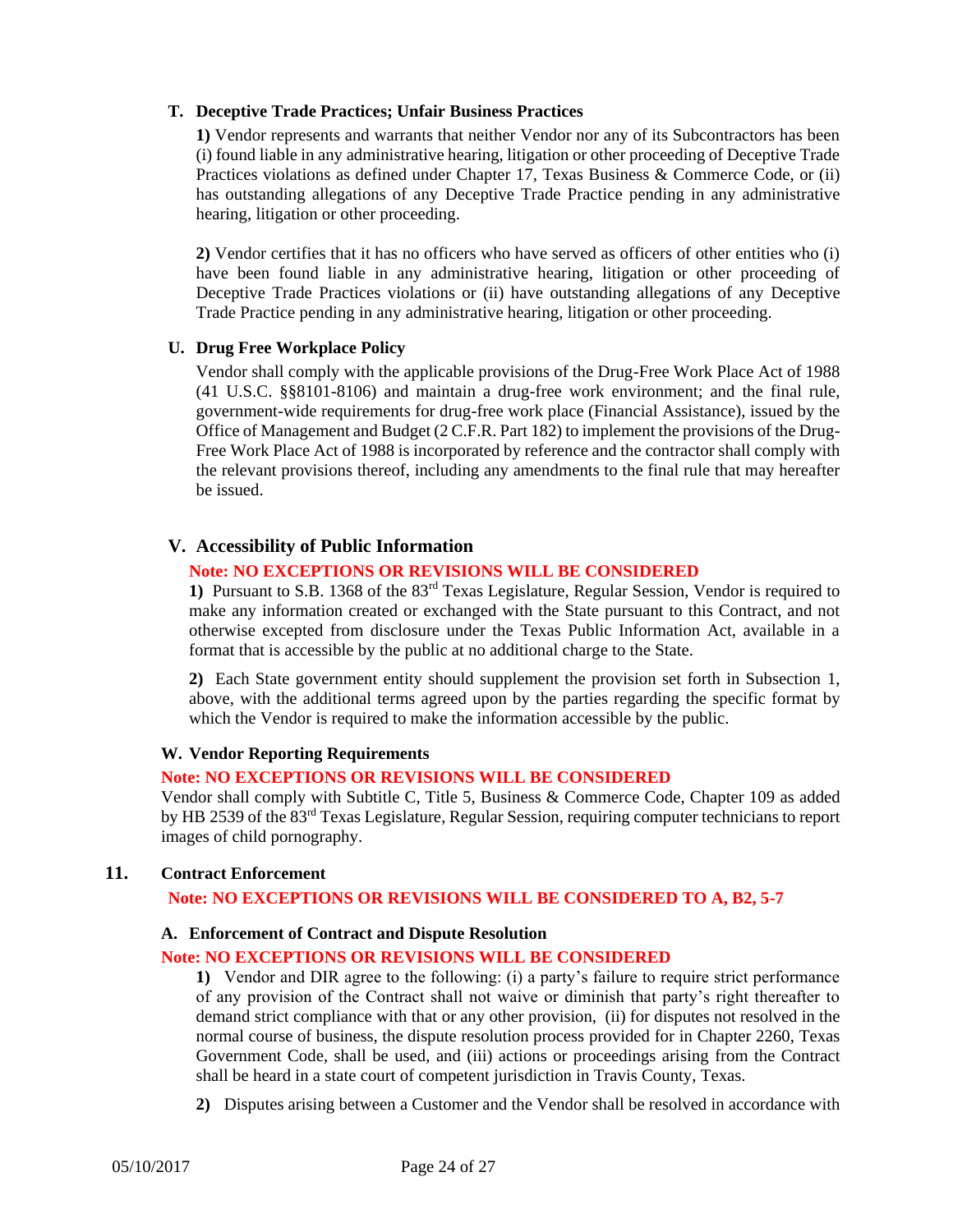the dispute resolution process of the Customer that is not inconsistent with subparagraph A.1 above. DIR shall not be a party to any such dispute unless DIR, Customer, and Vendor agree in writing.

3) State agencies are required by rule (34 TAC §20.115) to report vendor performance through the Vendor Performance Tracking System (VPTS) on every purchase over \$25,000.

#### <span id="page-27-1"></span><span id="page-27-0"></span>**B. Termination**

## **Note: NO EXCEPTIONS OR REVISIONS WILL BE CONSIDERED FOR 2, 5-7**

### **1) Termination for Non-Appropriation**

#### **a) Termination for Non-Appropriation by Customer**

Customer may terminate Purchase Orders if funds sufficient to pay its obligations under the Contract are not appropriated: i) by the governing body on behalf of local governments; ii) by the Texas legislature on behalf of state agencies; or iii) by budget execution authority provisioned to the Governor or the Legislative Budget Board as provided in Chapter 317, Texas Government Code. In the event of non-appropriation, Vendor and/or Order Fulfiller will be provided ten (10) calendar days written notice of intent to terminate. Notwithstanding the foregoing, if a Customer issues a Purchase Order and has accepted delivery of the product or services, they are obligated to pay for the product or services or they may return the product and discontinue using services under any return provisions that Vendor offers. In the event of such termination, the Customer will not be considered to be in default or breach under this Contract, nor shall it be liable for any further payments ordinarily due under this Contract, nor shall it be liable for any damages or any other amounts which are caused by or associated with such termination.

#### **b) Termination for Non-Appropriation by DIR**

DIR may terminate Contract if funds sufficient to pay its obligations under the Contract are not appropriated: by the i) Texas legislature or ii) by budget execution authority provisioned to the Governor or the Legislative Budget Board as provided in Chapter 317, Texas Government Code. In the event of non-appropriation, Vendor and/or Order Fulfiller will be provided thirty (30) calendar days written notice of intent to terminate. In the event of such termination, DIR will not be considered to be in default or breach under this Contract, nor shall it be liable for any further payments ordinarily due under this Contract, nor shall it be liable for any damages or any other amounts which are caused by or associated with such termination.

#### <span id="page-27-2"></span>**2) Absolute Right**

#### **Note: NO EXCEPTIONS OR REVISIONS WILL BE CONSIDERED**

DIR shall have the absolute right to terminate the Contract without recourse in the event that: i) Vendor becomes listed on the prohibited vendors list authorized by Executive Order #13224, *"Blocking Property and Prohibiting Transactions with Persons Who Commit, Threaten to Commit, or Support Terrorism",* published by the United States Department of the Treasury, Office of Foreign Assets Control; ii) Vendor becomes suspended or debarred from doing business with the federal government as listed in the *System for Award Management (SAM)* maintained by the General Services Administration; or (iii) Vendor is found by DIR to be ineligible to hold this Contract under Subsection (b) of Section 2155.006, Texas Government Code. Vendor shall be provided written notice in accordance with Section 12.A, Notices, of intent to terminate.

#### <span id="page-27-3"></span>**3) Termination for Convenience**

DIR may terminate the Contract, in whole or in part, by giving the other party thirty (30)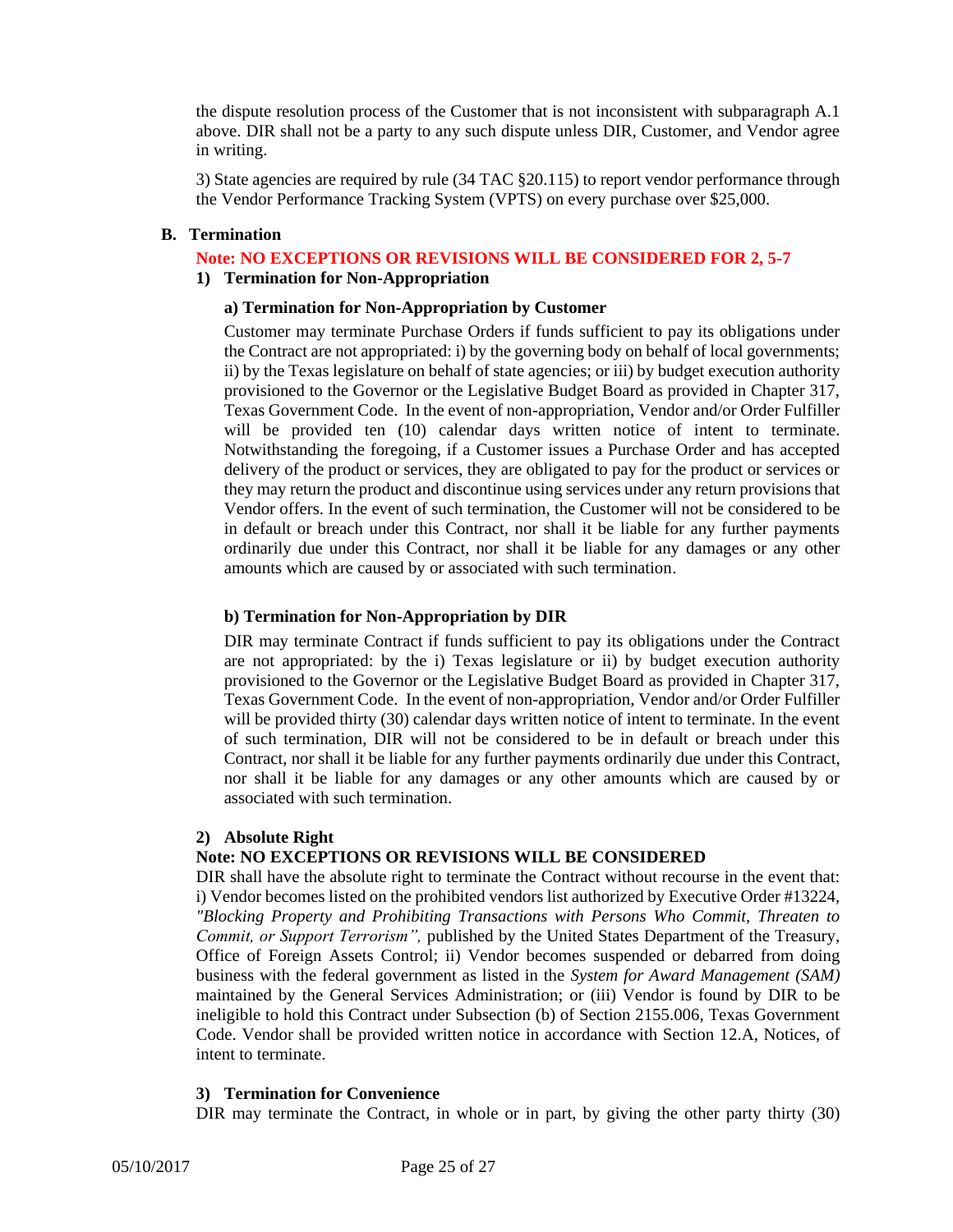calendar days written notice. A Customer may terminate a Purchase Order or other contractual document or relationship by giving the other party thirty (30) calendar days written notice.

#### <span id="page-28-0"></span>**4) Termination for Cause**

#### **a) Contract**

Either DIR or Vendor may issue a written notice of default to the other upon the occurrence of a material breach of any covenant, warranty or provision of the Contract, upon the following preconditions: first, the parties must comply with the requirements of Chapter 2260, Texas Government Code in an attempt to resolve a dispute; second, after complying with Chapter 2260, Texas Government Code, and the dispute remains unresolved, then the non-defaulting party shall give the defaulting party thirty (30) calendar days from receipt of notice to cure said default. If the defaulting party fails to cure said default within the timeframe allowed, the non-defaulting party may, at its option and in addition to any other remedies it may have available, cancel and terminate the Contract. Customers purchasing products or services under the Contract have no power to terminate the Contract for default.

#### **b) Purchase Order**

Customer or Order Fulfiller may terminate a Purchase Order or other contractual document or relationship upon the occurrence of a material breach of any term or condition: (i) of the Contract, or (ii) included in the Purchase Order or other contractual document or relationship in accordance with Section 4.B.2 above, upon the following preconditions: first, the parties must comply with the requirements of Chapter 2260, Texas Government Code, in an attempt to resolve a dispute; second, after complying with Chapter 2260, Texas Government Code, and the dispute remains unresolved, then the non-defaulting party shall give the defaulting party ten (10) calendar days from receipt of notice to cure said default. If the defaulting party fails to cure said default within the timeframe allowed, the nondefaulting party may, at its option and in addition to any other remedies it may have available, cancel and terminate the Purchase Order. Customer may immediately suspend or terminate a Purchase Order without advance notice in the event Vendor fails to comply with confidentiality, privacy, security requirements, environmental or safety laws or regulations, if such non-compliance relates or may relate to vendor provision of goods or services to the Customer.

#### <span id="page-28-1"></span>**5) Immediate Termination or Suspension Note: NO EXCEPTIONS OR REVISIONS WILL BE CONSIDERED**

DIR may immediately suspend or terminate this Contract without advance notice if DIR receives notice or knowledge of potentially criminal violations by Vendor or Order Fulfiller (whether or not such potential violations directly impact the provision of goods or services under this Contract). In such case, the Vendor or Order Fulfiller may be held ineligible to receive further business or payment but may be responsible for winding down or transition expenses incurred by Customer. DIR or Customer will use reasonable efforts to provide notice (to the extent allowed by law) to vendor within five (5) business days after imposing the suspension or termination. Vendor may provide a response and request an opportunity to present its position. DIR or Customer will review vendor presentation, but is under no obligation to provide formal response.

#### <span id="page-28-2"></span>**6) Customer Rights Under Termination Note: NO EXCEPTIONS OR REVISIONS WILL BE CONSIDERED**

In the event the Contract expires or is terminated for any reason, a Customer shall retain its rights under the Contract and the Purchase Order issued prior to the termination or expiration